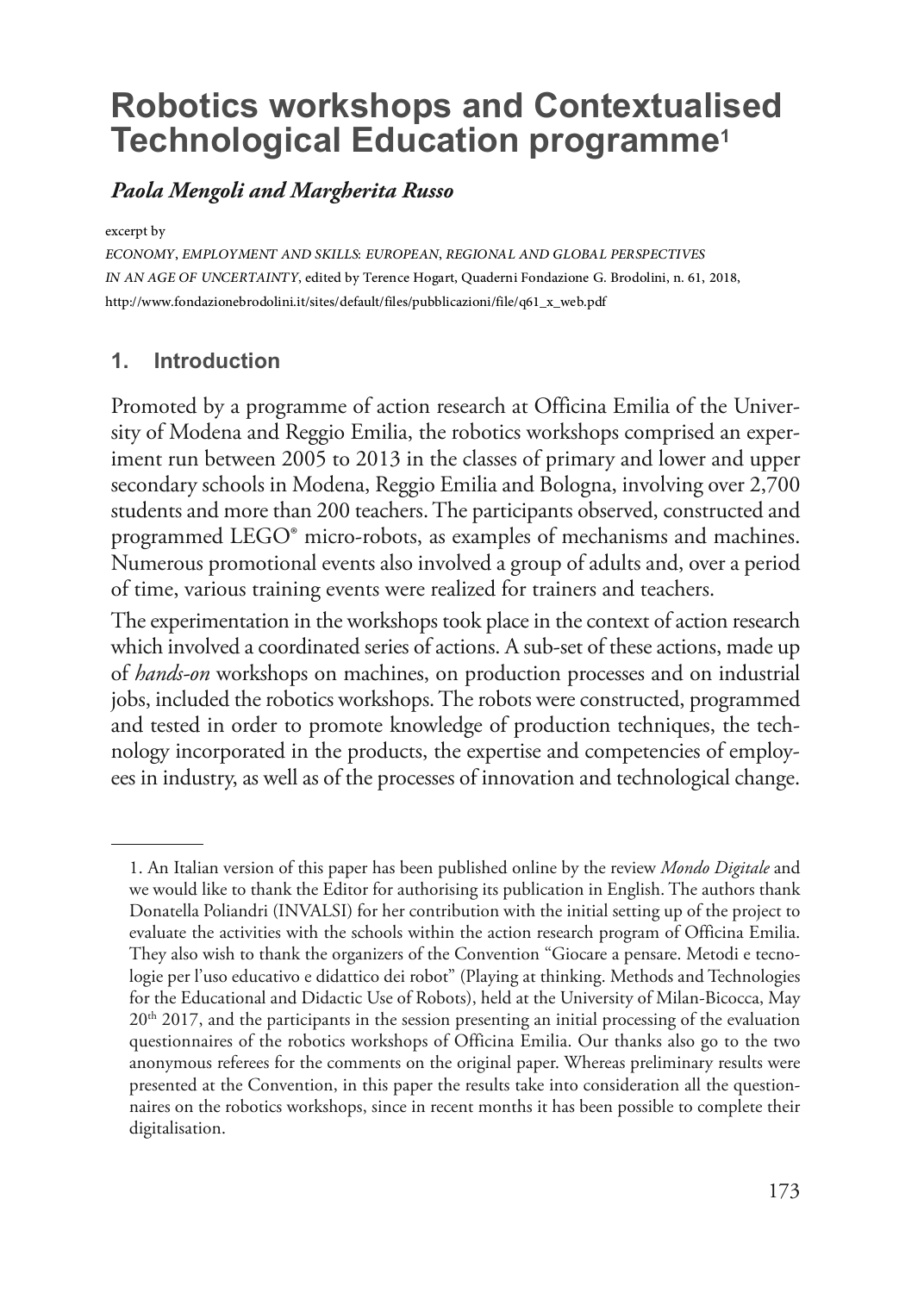The entire research project was initiated and developed at the University of Modena e Reggio Emilia between 2000 and 2015. Following the end of the experiment with schools, research focused on the documentation and evaluation of the experience. Here a number of observations on the results of the robotics workshops are presented. The contribution is of a dual nature. On the one hand, an original context is presented in which experiences of technological and computer science education were realised with the use of a micro-robotic kit. On the other, a threefold evaluation of the experience of these workshops is presented: (i) the effect on the overall didactic activity of the schools involved, (ii) the effect on the knowledge, attitudes and abilities of the teachers involved, and lastly (iii) the effect on students' levels of knowledge, on their motivation to expand their knowledge and on the overall satisfaction of the workshop activities.

The paper is structured as follows. In section 2 the objectives of the Officina Emilia research project are illustrated. Section 3 presents the theoretical underpinnings of the project. Section 4 describes the robotics workshops while section 5 focuses on the evaluation of these workshops. Section 6 presents concluding remarks on the feasibility of the experiences of robotics education as a vehicle of contextualised technological education, and puts forward observations about ways of involving students, their teachers and schools. The aim is to simultaneously create significant learning experiences for new generations, in-service teacher training experiences, and innovation in pedagogical practice.

# **2. Action research**

Numerous elements highlight the fragility of the traditional forms of cognitive mediation which for generations have introduced young people to an understanding of the social, economic and institutional context, as well as of the technological and professional context. Families do not seem to be able to transmit the knowledge and interpretations necessary to understand the social context, which is increasingly wide and complex. The same difficulties are to be found in schools. A growing number of teachers obtain their qualifications in different, and distant, geographical contexts from where they are teaching. The content of the courses they have studied, and above all the characteristics of their social relations, do not seem wholly adequate for the delicate task of including their students in the social, cultural and economic context (OECD, 2019).

In Italy, the educational experiences of young people up to the end of high school, is characterised by the poor quality of knowledge and competency in technological fields (i.e. reference to both production processes and products), and in the computer science field. Moreover, the enhancement of technological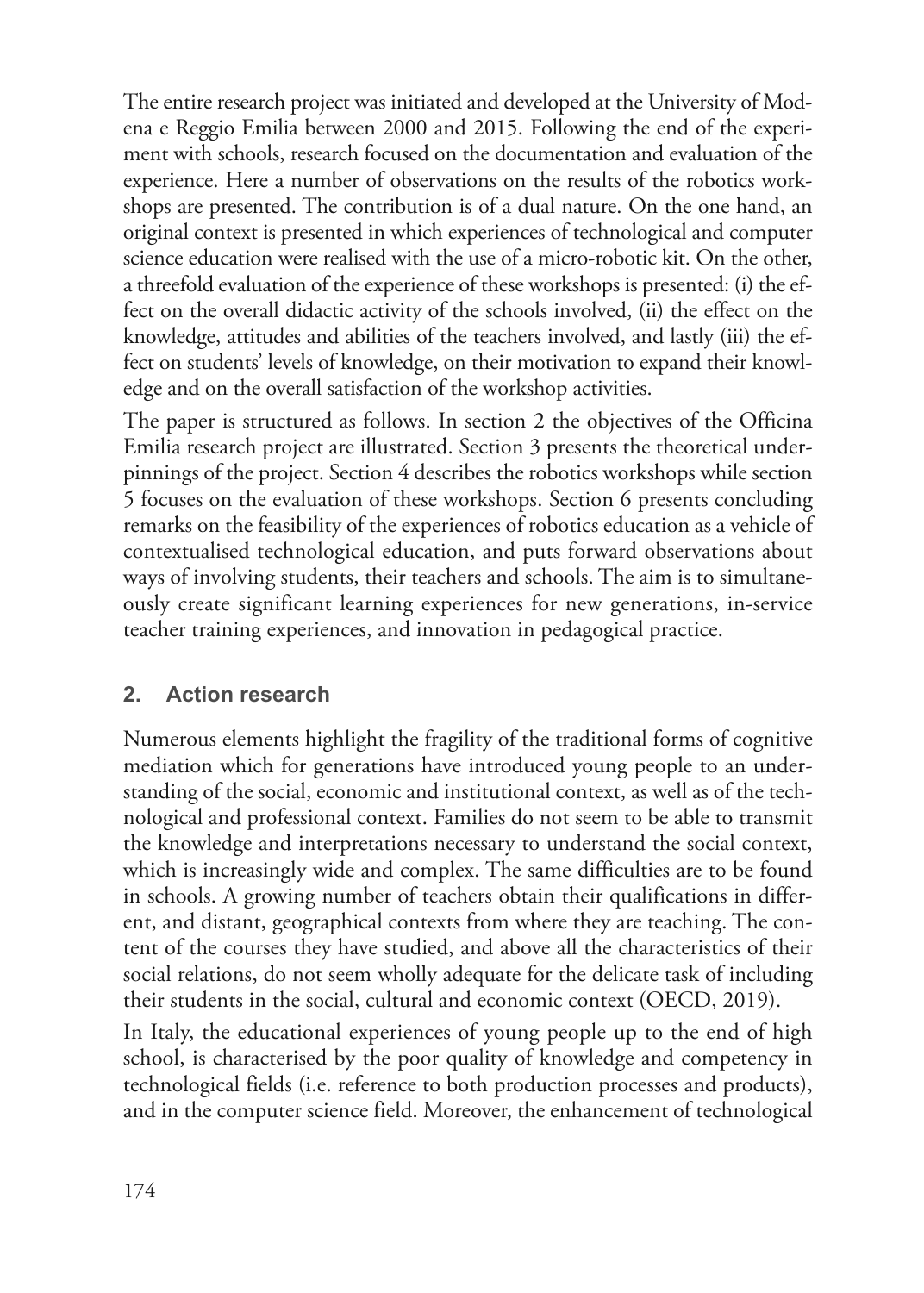education, with an explanation of the social and economic aspects connected to the use of technologies and to the development of scientific knowledge, generally remains beyond the scope of education of young people (Hutchings et al, 2001; Chatel, 2010; Baskette, 2013). These elements influence the level of interest in technical and scientific professions, highlighting also a big gender gap in these fields.

The Officina Emilia action research with schools was directed, above all, at teachers, in the form of support by means of educational actions which were innovative in method and content. All the teachers involved took part in the training course, observed systematically the experimental activities and contributed to their validation.

From 2004 and onwards, didactic modules on robots and digital programming (*coding*) were experimented with. The spread of numerous artefacts that incorporate programmable systems highlighted the need to possess scientific and mathematical knowledge, as well as basic engineering knowledge, for an informed use of many products in everyday use. Moreover, in areas with a marked manufacturing vocation, particularly in the mechanical engineering sector, such as for example Emilia-Romagna in Italy or the Rhine Basin in Germany, it must be ensured that the young work force entering the job market have, at all levels and for all jobs, much higher levels of knowledge and competency than has proved necessary hitherto. Many of the possibilities for firms to continue to foster the processes of innovation and growth in a competitive global market, depends, to a large degree, on this capacity of the educational system (Bellmann and Hubler, 2014; Azevado, et al., 2012; Bosch and Charest, 2010; Barber, 2003; Grubb, 1996).

The actions realised in collaboration with schools, within the Officina Emilia action research programme, allowed for the verification of, on the one hand, the possibility of a change in pedagogical practices and, on the other, the effectiveness of the means to foster knowledge of the technological, social and economic context. The aim of this is to develop in students the ability to choose between different pathways of study and work opportunities, as well as to develop their social identity, right from their early years of school.

The closure of the Museum Workshop in 2013 - resulting from the need of the University to reduce costs following national policies which imposed a reduction in public expenditure (Russo and Mengoli, 2017) - coincided with the conclusion of the central activities of the action research programme with schools. The programme continued with documentation activities, in-depth study encounters with other groups of researchers at national and international levels, and with the processing of the data for the evaluation, writing and publication of papers about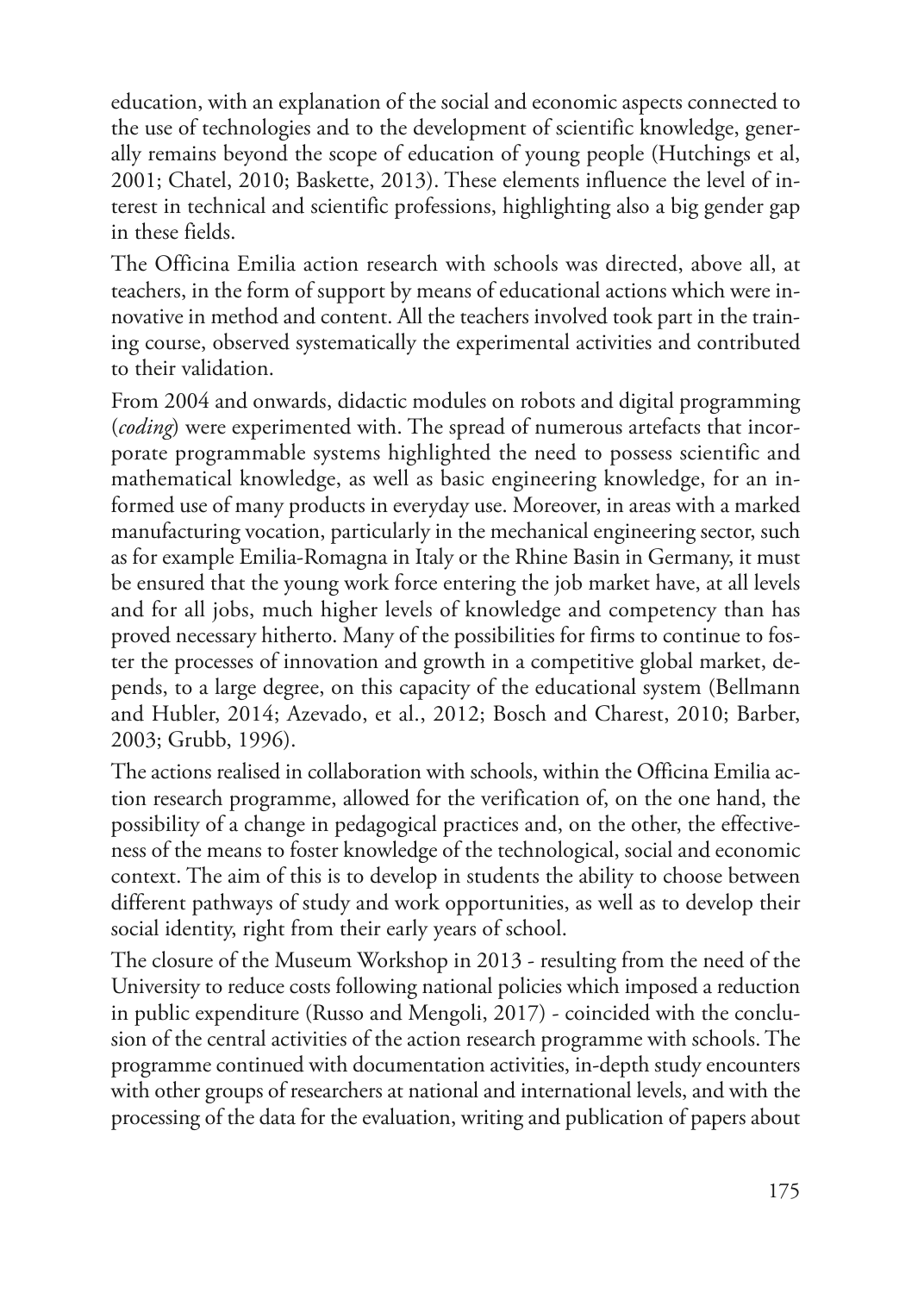the research (Russo and Mengoli, 2013, 2014; Ghose et al., 2013, Russo, 2016). Other lines of research connected with the Museum Workshop experience have continued, above all with reference to the evolution of industrial structure (Russo, 2015), the efficacy of education systems (Mengoli, et al., 2013) and the experience of action research in the context of the politics of local development (Russo and Mengoli, 2017).

## **3. Theoretical underpinnings**

The Officina Emilia action research is to be seen within the context of constructionist learning theories (Harel and Papert, 1991, Papert, 1993, Jonassen and Rohrer-Murphy, 1999). The perspective is that of active and contextualised learning, promoted by educational institutions which, in turn, operate under the influence of the institutional, social and economic conditions of the geographical area and country in which they are located. In setting up the action research the theoretical contribution of Vygotskij (1962) was of prime importance, especially for the interpretation of learning as a process of interaction between the individual and the environment, and of the social interaction and exchange between the less competent and the more expert. Furthermore, the contribution of the works of Dewey was fundamental (especially Dewey 1916, 1933) with regard to learning as an active social process in which manual experience constitutes a core feature that is integrated with reflective activities. A specific aspect of the action research project design was reference to studies on situated learning (Lave and Wenger, 1991), in the conviction that there is no acquisition of significant learning that does not take into account, in a decisive way, the context in which the learning itself, and the learner, are situated in space and time. Situated learning is also taken as the interpretative instrument of the factors that fuel motivation to make the effort to achieve successful learning (De La Garanderie, 1996). Within this theoretical framework, the empirical background of the Officina Emilia robotics workshops is common to the experiences of *hands on* workshops which were widespread during the eighties in the main museums of science and

technology, initiated by the pilot experience of the *exploratorium* of San Francisco<sup>2</sup>, which was inaugurated at the end of the sixties (Quin, 1996; Polishuk and Verner, 2017). Through the disassembly and reassembly, also in a creative way, of products and artefacts using tools and instruments, effective educational action in the technological field was developed. In the Officina Emilia action research programme, the workshops on machines and on industrial production,

<sup>2.</sup> See www.exploratorium.edu/about/our-story (14th September 2017).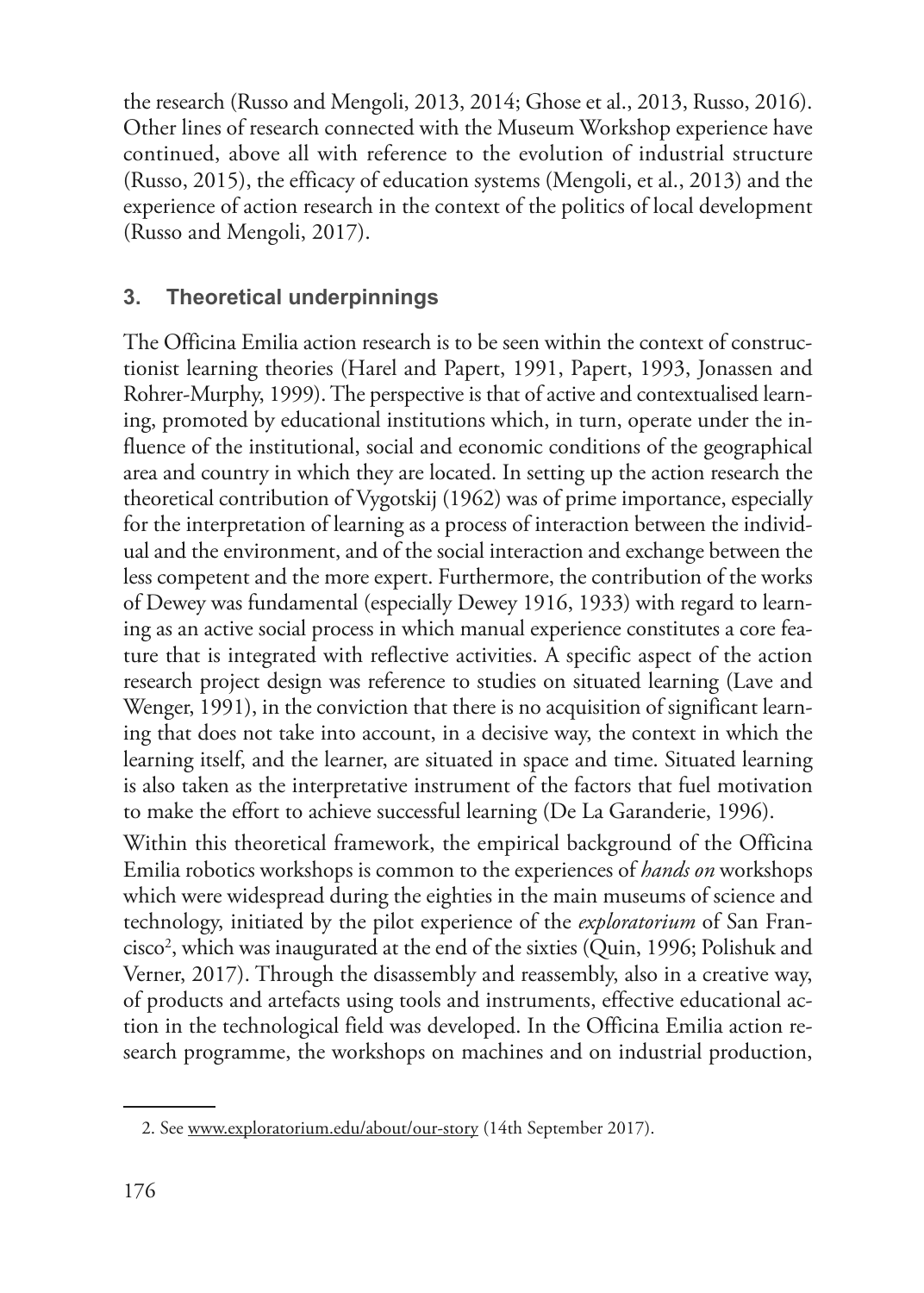which included the robotics workshops, encouraged the exploration of artefacts, machines and the environments in which they are used. A strong connection can be seen with what, almost in the same years, was being realised in the *tin*kering workshops of the exploratorium of San Francisco<sup>3</sup>. As to the objectives and content, the empirical basis of the Officina Emilia workshops, including the robotics workshops, these can be found in the educational standards established from its first edition in 2000, by the International Technology and Engineering Educators Association (2007).

# **4. The robotics workshops**

### *4.1 Objectives*

Of the workshops on machines and industrial production of the Officina Emilia action research programme, two robotics experimental workshops were hosted: (i) "A robot that follows a line", for students aged between 12 and 16 years and, with slight modification, for students aged between 17 and 19 years; and (ii) "Robot-Croco-Dile", for girls and boys aged between 8 and 11 years.

The organisation of the workshops envisaged that a class, accompanied by one or more teachers, would go to the Museum Workshop in the morning to do the activities for four hours in the case of "A robot that follows a line" workshop and for three hours in the case of the "Robot-Croco-Dile" workshop. The workshops were programmed as stimulus events as part of a structured educational module of between a minimum of eight hours and a maximum of 20 hours. The teachers who accompanied the classes managed the other didactic activities connected with the workshop, using material and methodological indications given by the research team.

In the "A robot that follows a line" workshop, the students constructed a robot with LEGO® blocks, following instructions with no verbal indications. With only a very general presentation of the software tool, and proceeding by trial and error, the students wrote a program that allowed the robot to follow a black line on a white background. They tested the robot and competed to verify the accuracy of what they had done. A more complex version of the same workshop was hosted for girls aged 15-19 years, within the international program "Roberta"<sup>4</sup>.

<sup>3.</sup> See https://tinkering.exploratorium.edu/ (14th September 2017).

<sup>4.</sup> Roberta is a project set up in 2002 by the Fraunhofer IAIS (Institute for Intelligent Analysis and Information Systems) in Bonn in response to the dearth of girls enrolling in technical-scientific courses. See http://roberta-home.de/en. (14th September 2017).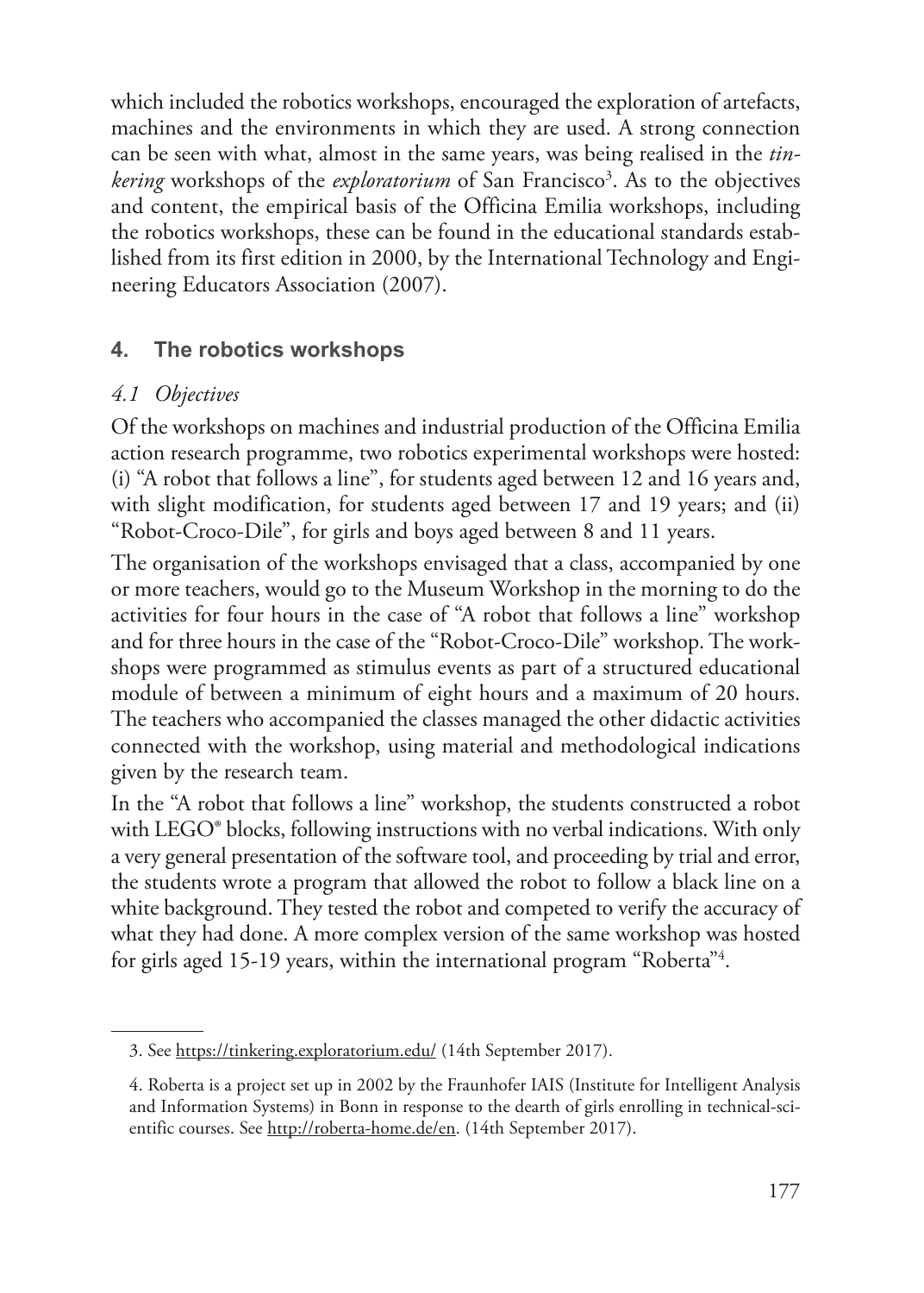In the workshop called "Robot-Croco-Dile", the children constructed an automatic mechanism in the shape of an animal which could move and use a sensor connected to a computer. The languages of the verbal and pictorial descriptions were conjugated with the forms in the flowchart and with the codification of the software WeDo®.

All of the documentation about the Officina Emilia didactic workshops is available on line<sup>5</sup>.

The objectives of the robotics workshops, in terms of learning and development of competencies, can be summarised synthetically as follows:

- The ability to identify problems, to choose between alternative solutions, to test the solutions and verify the results;
- Knowledge of the meaning of specific terminology to describe a machine and a robot, as well as knowledge of the principles of algorithms, their formalisation, and the basic instructions of any programming language (basic *coding*);
- Discovery of the fields in which robots have changed work and the living conditions of people, and of the geographical distribution and the characteristics of the firms that design, produce and sell robots;
- Discovery of the technological and scientific competencies necessary for the production, programming and testing of new robots.

The teaching of robotics as a discipline and as a set of specialised engineering competencies is not among the objectives. The main aim is to have all students acquire, irrespective of their school level and of the type of studies they have chosen, a concrete and functional knowledge of the basic elements of the technologies incorporated in machines and products.

The robotics workshops also pursued objectives of learning and professional training for the teachers involved with their classes. In summary, these objectives concern:

- Knowledge of the basic elements of the structure of a machine and of a robot and of the appropriate language to describe them;
- Knowledge of the principles of algorithms, of their formalization and of the basic instructions of any programming language (basic *coding*);

<sup>5.</sup> The documentation was created using MOVIO, an *open source* web application for the realization of virtual online exhibitions, developed by ICCU between 2012 and 2015. The MOVIO project used the Officina Emilia workshops in the test phases of the application. See www.officinaemiliaconlescuole.it/ (14th September 2017).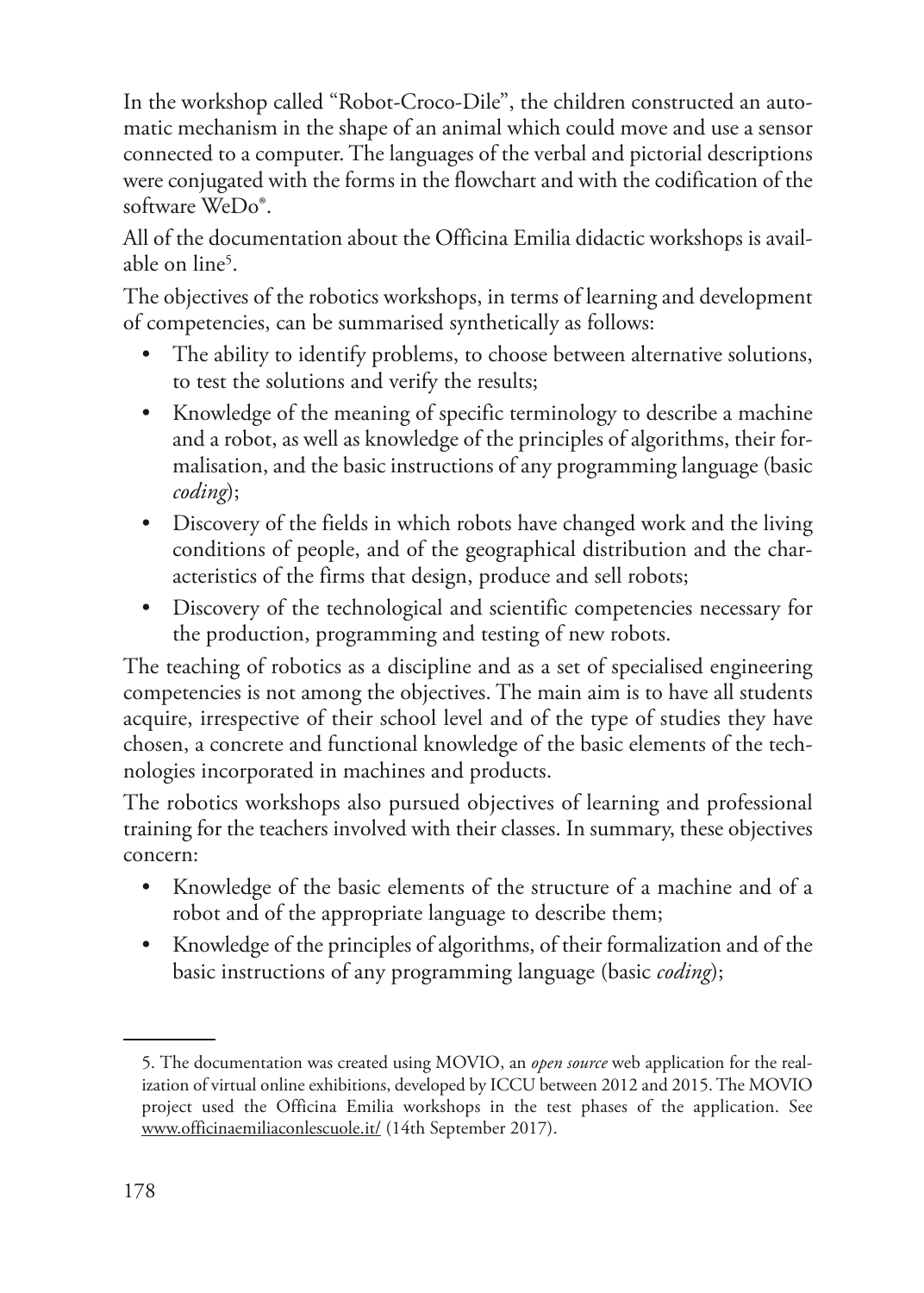- Knowledge of the sources permitting the study of the social, economic and institutional structure of an area, in connection with the technologies used and the emerging organizational models;
- The practice of *hands-on* didactic units, with the use of multimedia materials and collaborative work in small groups.

What is presented above is not so very different from the numerous educational experiences that have been realised in museums, schools and *fab-labs* with the use of micro-robotics material. The action research programme, however, within which the experimentation of the robotics workshops took place set itself the aim of verifying the possibility of achieving two further important objectives: it is precisely these that constitute the peculiar characteristic of the experiences that are described.

In the first place, the robotics workshops were seen as an efficient means of encouraging an active knowledge of the technological, economic and social context, with particular reference to the areas where manufacturing is widespread. Secondly, the workshops, conducted rigorously under the strictures of action research methodology and connected with the in-service training of the teachers, aimed to foster in schools the diffusion of an innovative vertical curriculum which would benefit from the stimulus events, but would also make connections with other curricula and extra-curricular didactic actions.

# *4.2 An evocative environment*

The robotics workshops, as stimulus events of a more complex educational programme, were experimented with, above all, in the Museum Workshop: an environment evoking mechanical processing, designed and realised as part of the action research to make possible: the observation and manipulation of machines, tools and products; bring about encounters with workers and business owners in the manufacturing sector, and develop contacts and connections with local firms. To all intents and purposes, it was a complex environment with space for simulation of the industrial work of the small and medium firms in the industrial districts of north east Italy. In support of the exhibition areas, the documentation Centre produced texts, films and original photographic material that made it possible to benefit fully from the exhibits and installations, and from the possibility of touching and manipulating everything that was exhibited $^6$ .

<sup>6.</sup> http://www.officinaemiliaconlescuole.it./it/203/robot-cocco-drillo/show/48/186 and http://www.officinaemiliaconlescuole.it./it/203/un-robot-che-segue-una-linea/show/48/246 (29th December 2017).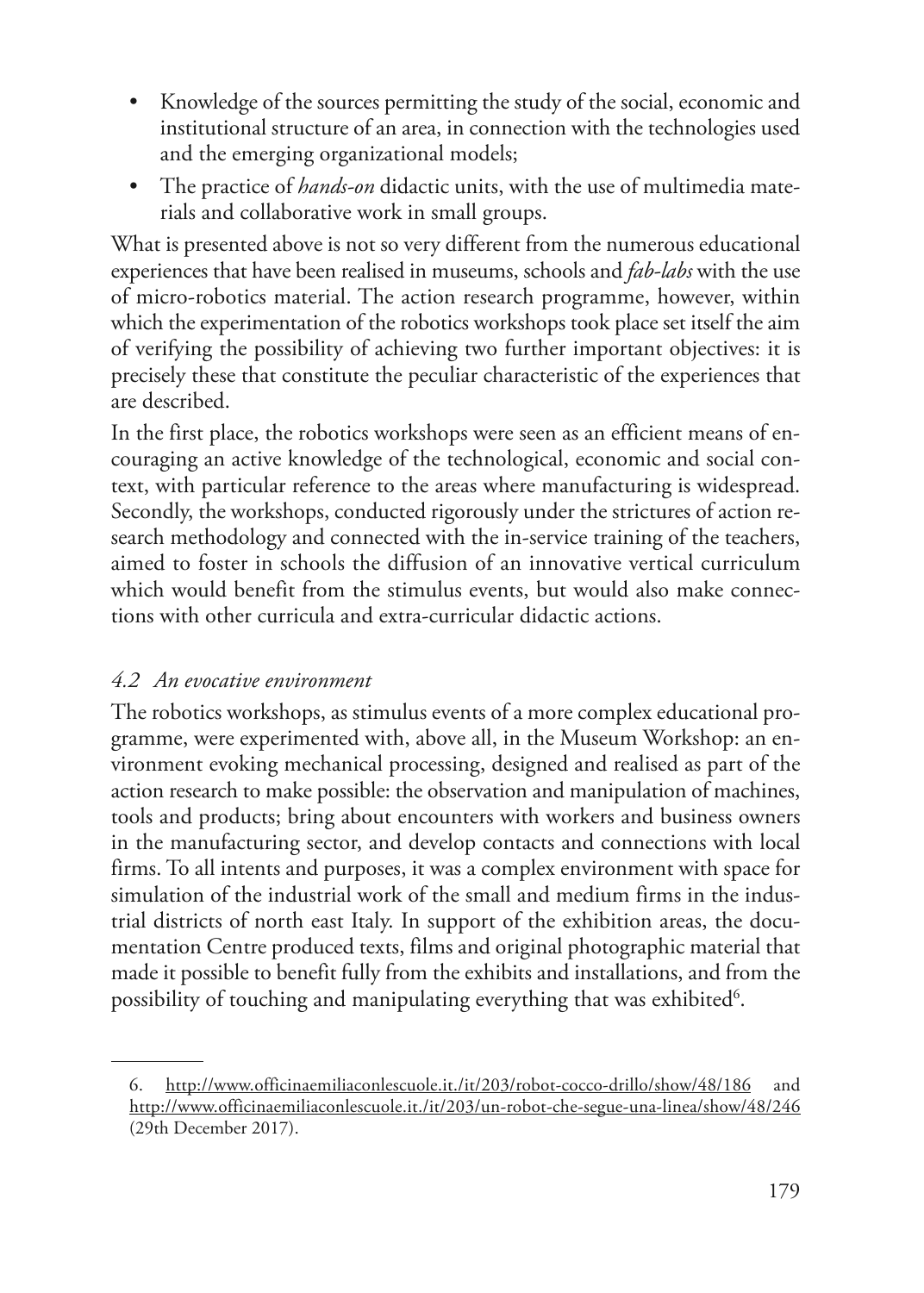A simulation replicates an environment, a real system, the actions that are performed within it, and can make it possible to observe the changes that have come about in time, when there are artefacts available from different epochs. A simulated environment allows learners to interact with reality, to verify the effects and changes brought about by their actions, with due regard for individual learning times, as well as to make mistakes without compromising a real production process. A simulation makes use of technological support (hardware and software) to increase the opportunity of understanding how the environment and its artefacts work. (Kurt, 2001; Koehler et al., 2005). In order to function, a simulated environment needs to be constructed and operated by making reference to an informed model, both of the learning process to be activated, and of the reality which is simulated. For this reason, the Museum Workshop was designed in collaboration with numerous professionals and researchers of different disciplines: engineers, physicists, materials chemists, industrial and work economists, experts in industrial organization, learning psychologists, educators and pedagogues, and communication experts.

Simulations are used in many different contexts, generally when there are reasons that make it impossible for learners to have direct experience of the operational environment. This is the case, for example, when an operation has high costs of materials, when the time required for a real experience is long, or when there are ethical or legal constraints (Garris et al., 2002). In the case of Officina Emilia, the main limitation that justified the construction of a complex simulated environment was the difficulty of giving all the students, or at least a large part of them, access to the direct and meaningful observation of industrial production environments. The small firms in the manufacturing districts are characterised by limited space and a high level of specialisation so that it is often impossible to understand the production process if only one firm is observed.

Formative/educational simulations are intended to teach the fundamental elements of a system through observation of the results of actions or decisions, thanks to a feedback process which in turn is generated by concrete simulations. The research hypothesis was that the simulations of assembly, dis-assembly, software programming and testing of the artefacts could help students and teachers to understand technical events and concepts that are not only complex but also cannot be fully observed in a business organisation of small dimensions.

The importance of the industrial environment for transmitting learning became strikingly clear when some of the teachers who had taken part in the robotics workshops in the Museum Workshop with their classes experimented with the same workshops in their own schools, albeit with a version adapted to be re-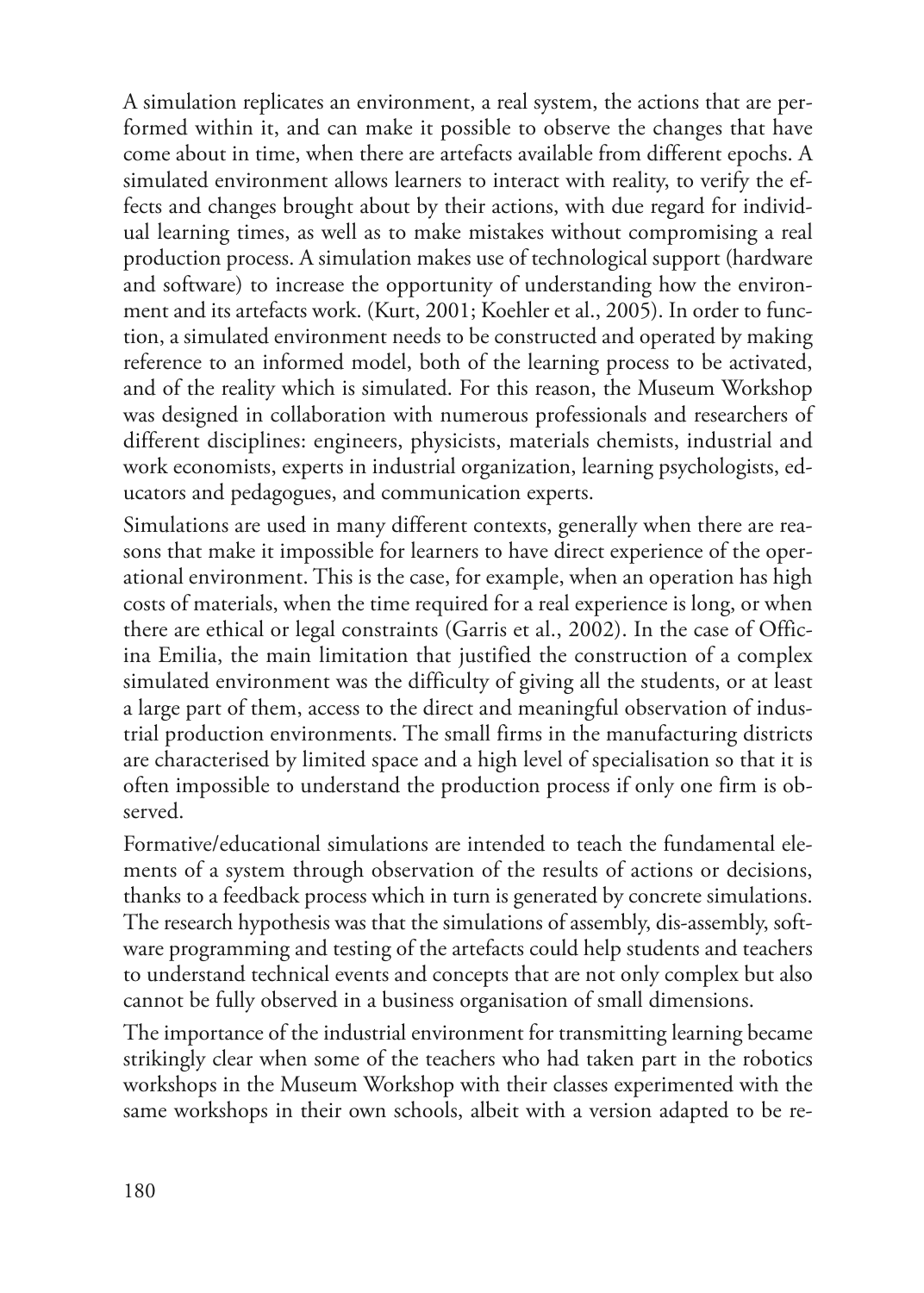alised in the school classroom<sup>7</sup>. Unanimously, the teachers noticed a drop in attention and reduced motivation, particularly in the weaker students, and thus reduced effectiveness of the experiences in the classrooms compared with those carried out in the Museum Workshop.

# *4.3 Background and meaning of the workshop experiences*

The robotics workshops are not only an opportunity to reflect on the parts a robot is made of, the main structures of a machine, the basic tenets of software programming, or on the difficulties that are encountered in getting the robots to interact with their environment. Opportune moments for information transmission and of educational dialogue can make explicit the connections between what is simulated in a workshop and the external environment, where people live and work and encounter the use of robots.

What makes the robotics workshops analysed here original lies not so much in the central role of the educational action, which develops basic technological competencies that are increasingly indispensable for everyone, but, rather, the originality is to be found in the initial phases and the final phases of the workshop. These introduce elements of knowledge and interpretation of the characteristics of the economic system under a technological, social and institutional profile, as well as elements of the world of work and of professions / jobs. Right from primary school, students can be introduced to this knowledge through stimulating experiences such as the robotics workshops. Often the new generations do not have easy access to instruments that can help them understand the world they live in and to reflect upon it. This is why the influence of certain factors from the cultural and social context they come from often produces preconceptions and scepticism. This weighs negatively on the choices made with reference to educational and professional courses, as well as on motivation to learn especially with regard to science and mathematics.

During the robotics workshops, with video-installations, films of recorded interviews and appropriate didactic action, the connections between what the students constructed and the robots used in firms, hospitals and airports were made explicit, with opportune adaptations taking age into account. Numerous examples were given to show how these machines interact with men and women who work, and who have seen their conditions change precisely as a result of robots being introduced. This didactic action constructs a background of meaning to

<sup>7.</sup> See: http://www.officinaemilia.unimore.it/site/home/oe-con-le-scuole/laboratori\_online/unrobot-che-va-scuola.html (14th September 2017).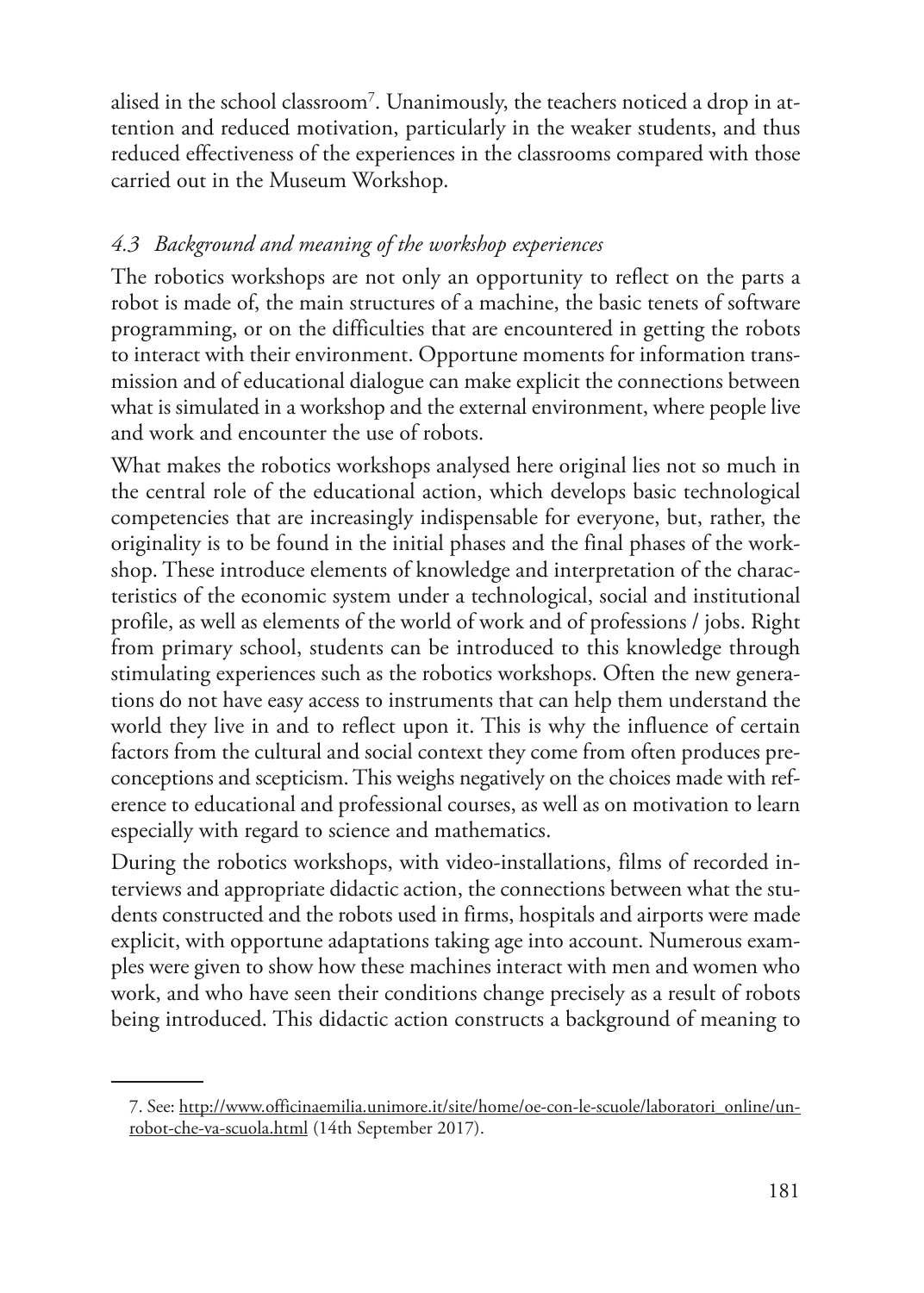the experience of robotics and connects it not only with the school, but with a much wider perspective of knowledge and skills necessary to live and work (Zanelli, 1986).

During the robotics workshops, but more often in the didactic activities in the classrooms, conducted by the teachers after the participation of classes in the workshops, attention was focused on discovering the firms – not just ones in Italy - that produce robots. In other cases, the ethical aspects of the spread of robotics were studied further, with reference also to the substitution of work undertaken by humans and the use of robots in situations of armed conflict, or in the surgical field. One didactic unit was dedicated to literature and cinema in order to analyse how robots have become part of cultural production.

# **5. Evaluation**

The literature on the evaluation of educational experiences that use robots and micro-robotics is very recent and generally reports good results, but it also suggests doubts and points to the need for further research (Benitti Barreto Vavassori. 2012; Bredenfelt, et al., 2010; Kandlhofer, M., and G. Steinbauer, 2014). The evaluation of the robotics workshops comes under the more general evaluation scheme of actions realised by schools within the Officina Emilia project. Presented here are some of the results, referring to the robotics workshops held between 2009 and 2013 and to the three dimensions considered:

- 1. The effect on the overall didactic activity of the schools involved;
- 2. The effect on the knowledge, attitudes and abilities of the teachers involved, and lastly; and
- 3. The effect on the knowledge of the students, their motivation to continue, and on their overall satisfaction with the workshop activities.

The collection of data for the evaluation of the workshops used four instruments:

- 1. In-depth interviews with teachers;
- 2. A questionnaire for teachers when their class took part in a workshop; a questionnaire about the degree of satisfaction of the students of the lower and upper secondary schools; and
- 3. A questionnaire with yes/no questions, compiled before and after taking part in a workshop, showed changes in the learning of students.

Table 1 records the main data, referring to the instruments used and their number.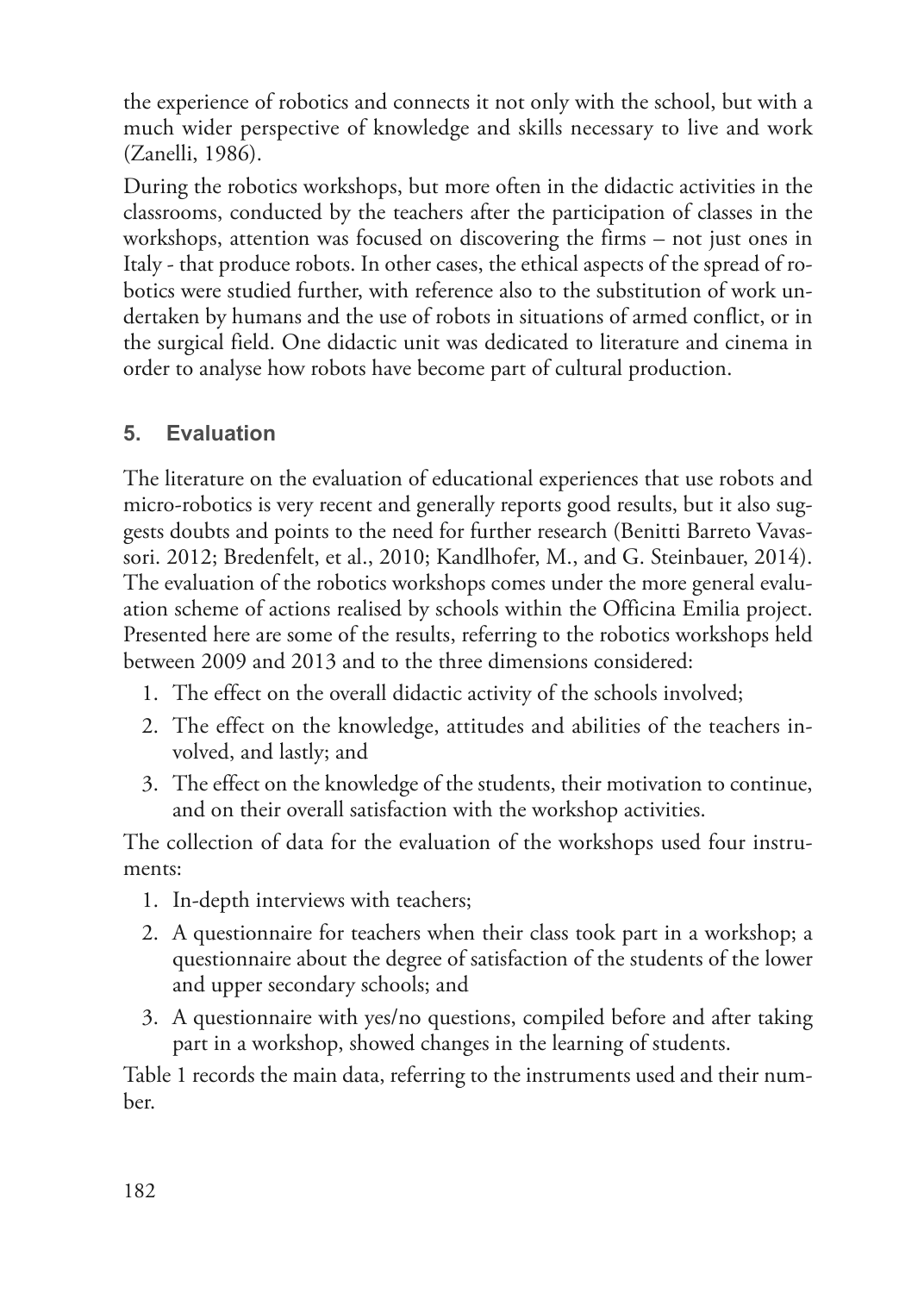|  | Table 1 - Instruments used for the collection of data for evaluation |
|--|----------------------------------------------------------------------|
|--|----------------------------------------------------------------------|

| Instruments used                         | <b>Number</b>                                   |
|------------------------------------------|-------------------------------------------------|
| In-depth interviews with teachers        | 30 of which 28 complete and usable <sup>8</sup> |
| Questionnaires of accompanying teachers  | 121 in digital format <sup>9</sup>              |
| Satisfaction questionnaires of secondary |                                                 |
| school students                          | 497 in digital format <sup>10</sup>             |
| Questionnaires on learning of students   | $86^{11}$                                       |

*Source: Authors processing of the evaluation instruments of the robotics workshops of Officina Emilia*

The evaluative exercise presented in this paper is based on the analysis of the qualitative elements expressed by the participants regarding the changes in their knowledge and actions after participating only in the robotics workshops. The changes in the knowledge of students, the data-collection – at the beginning and at the end of the workshop – permitted a quantitative evaluation of the changes produced.

# *5.1 Effects on the functioning of school institutions*

The participation of classes in the workshops was initially promoted by teachers who, out of personal interest, took an interest in the action research project. After that, the majority of classes of students took part in the workshops following decisions by the respective schools.

<sup>8.</sup> Of these, 18 are primary school teachers, 6 are lower secondary school teachers and 4 are upper secondary school teachers. The interviews were conducted in the school years 2011-2012 and 2012-2013 at the Museum Workshop of Officina Emilia in Modena.

<sup>9.</sup> Of these, 63 are primary school teachers, 39 are lower secondary school teachers and 19 are upper secondary school teachers. The questionnaires were compiled between 2009 and 2012 by teachers mainly from schools in Modena and Reggio Emilia. The composition by gender is weighted in favor of women (86%) and of mathematical and scientific subjects (35%), followed by humanities (31%), by technical/technological education (18%), and by social sciences (4%). 12% of the accompanying teachers were support teachers or educational assistants for disabled students.

<sup>10. 51%</sup> of the participants frequented lower secondary schools and 49% upper secondary schools, almost equally divided among grammar, technical and vocational schools. Gender distribution was 53% males and 47% female students.

<sup>11.</sup> Data collection about learning involved four classes and a total of 86 students, of whom 42 were from lower secondary schools (12-13 years and 48% females) and 44 from upper secondary schools (17-18 years and 51% females).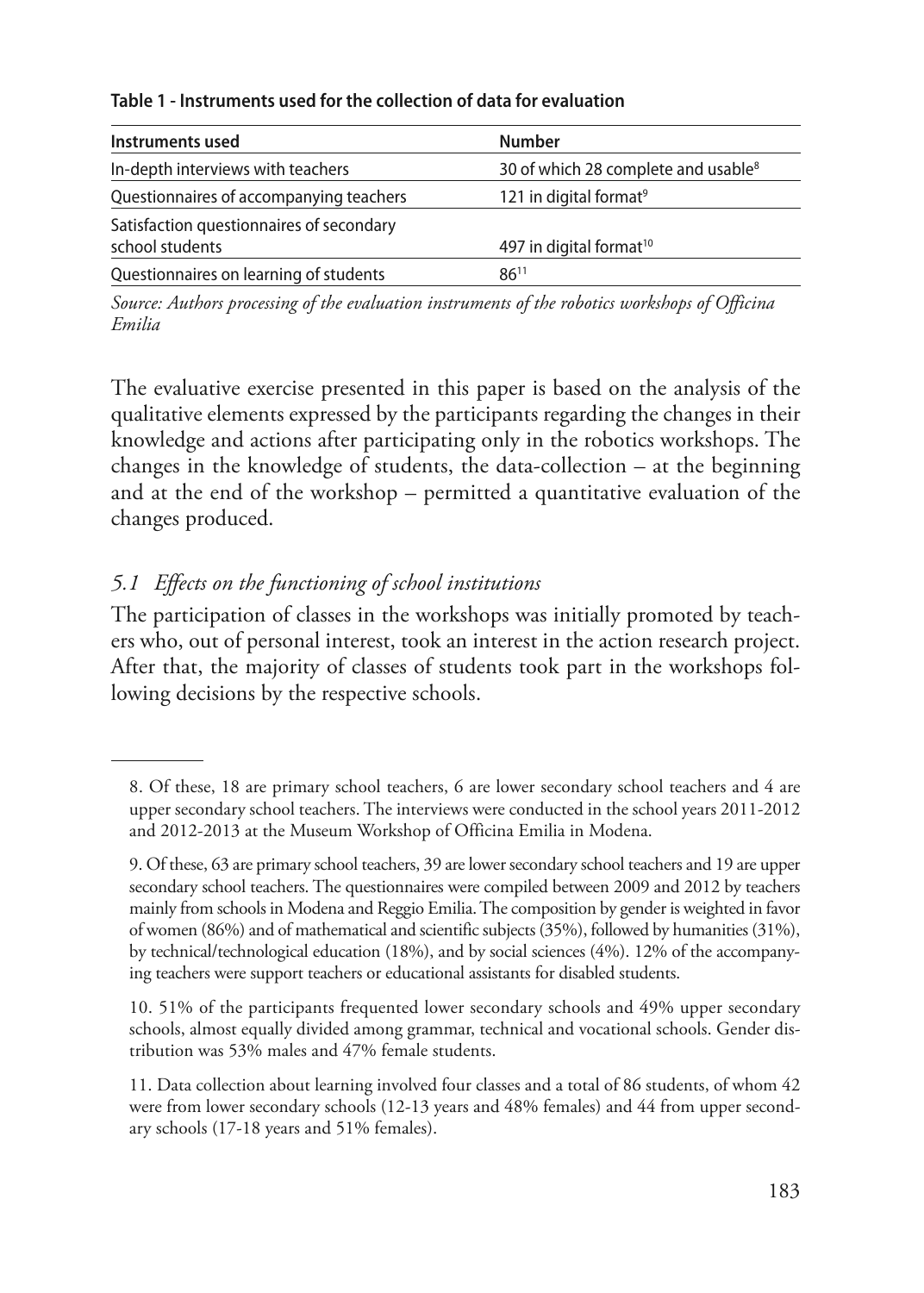The schools involved were mainly from the province of Modena, and also from the neighbouring provinces of Reggio Emilia, Bologna and Mantova. Altogether the project involved 32 school institutions, of which 17 were primary schools, 6 lower secondary schools and 9 upper secondary schools<sup>12</sup>.

The main effect of the activity on schools is measured by the number of school institutions that have integrated the Officina Emilia workshops into their general didactic plans, considering them as significant "stimulus events" and making them part of the educational opportunities available that are communicated to families. Three primary schools, two lower secondary schools and one upper secondary school made this choice, and they represent about 20% of the schools involved.

# *5.2 Effects of the activities on teachers*

The robotics workshops made available to teachers the opportunity to further their basic knowledge of technology, coding*,* and the economic and social structure of the local and regional context. Moreover, the methodology of a workshop represented an example of an effective pedagogy that can be used in the teaching of numerous courses. The large majority of teachers involved were able to explore the possibility of acquiring knowledge and skills useful in realising meaningful teaching and learning pathways for their students.

In some cases, the teachers taking part in the workshops lacked enthusiasm and refused to collaborate for numerous reasons, prevalently the kind of university education they had experienced, an unwillingness to go beyond the boundaries of their individual subject, and a conception of technological education as being bound exclusively to vocational education. A humanities based university education characterised the profile of the most critical teachers, though not totally or exclusively. A university education in technological and scientific disciplines is not sufficient to sustain the motivation of teachers with regard to the didactic innovations proposed in the robotics workshops. In fact, the knowledge of robotics requires not only the crossing of boundaries between disciplines, but also changes in habits, and the overcoming of deep-rooted stereotypes. It is necessary to understand the connections and relations existing between numerous disciplinary areas, and that not all teachers, regardless of their initial education, appreciate this pathway towards professional growth. Lastly, some teachers who teach engineering and economic disciplines in technical and vocational upper secondary schools, who

<sup>12.</sup> In the years in which the workshop was most active, Comprehensive Institutes were not yet widespread and therefore primary schools were still separate institutions from infant schools and from lower secondary schools.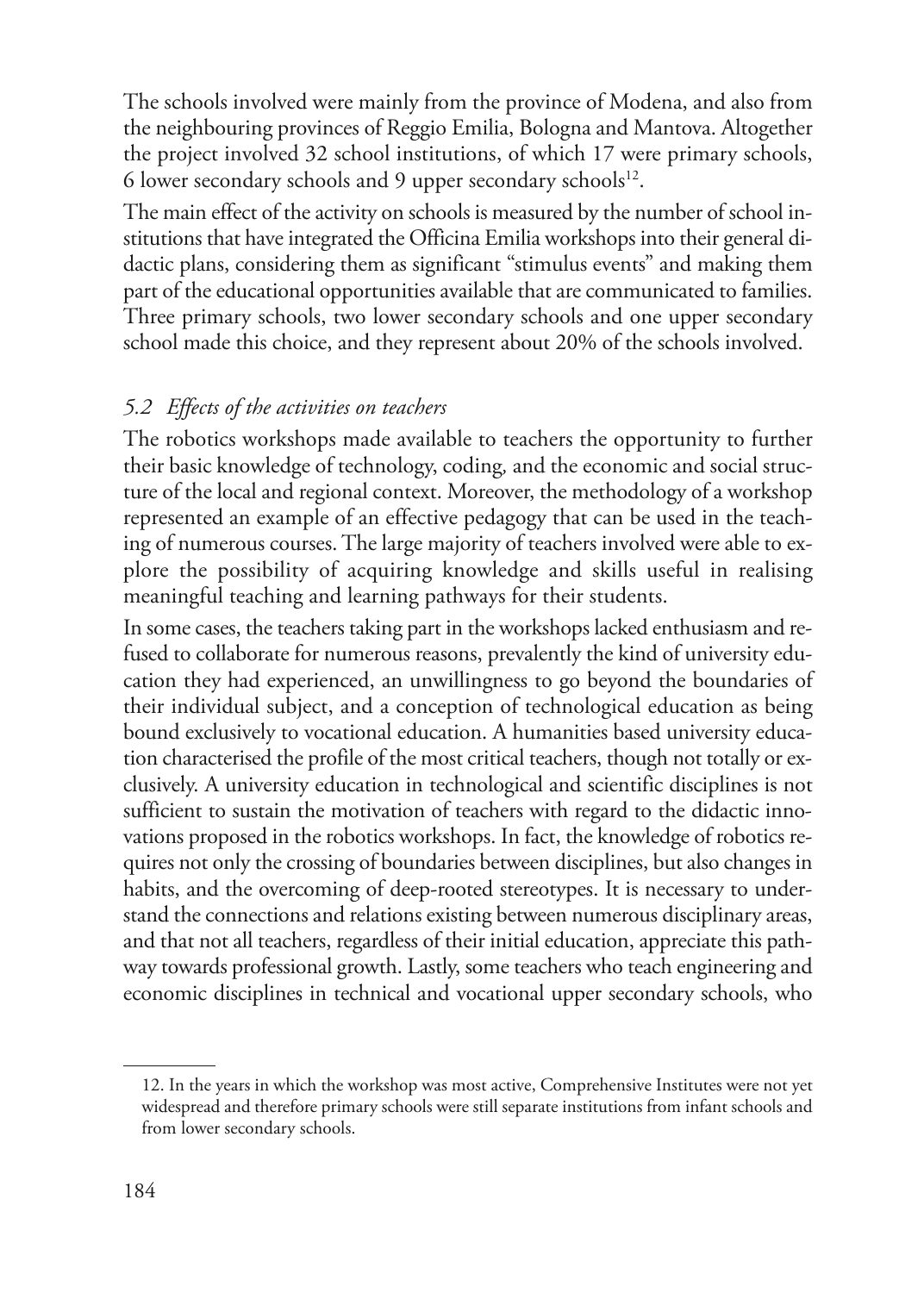are in the habit of promoting specific knowledge and skills that are directly applicable in the workplace, had difficulty becoming involved in educational actions aimed at anybody preparing themselves to enter the world of work or simply wanting to benefit from the potentialities of digital technology.

Table 2 summarises the changes that teachers referred to in the questionnaires compiled after taking part in the workshops<sup>13</sup>.

**Table 2 - Percentage of teachers who declare some effects of the workshop on their didactical activity (N. 121), multiple choice answers**

| 20% | Before participation introduced the classes to the workshop activity, making explicit<br>the links with the content of curricular subjects.                        |
|-----|--------------------------------------------------------------------------------------------------------------------------------------------------------------------|
| 34% | The workshop activities are a stimulus event for the students and this aids the<br>introduction of curricular topics by the teachers.                              |
| 28% | The workshop activities stimulate the curiosity of the students and help to improve<br>attention towards curricular activities.                                    |
| 12% | The workshop activities boost the capacities of students to orient themselves in their<br>choices post-lower secondary and post-diploma of upper secondary school. |
| 83% | Following the experience think they will do further work on the topics dealt with in<br>the workshop and/or will introduce associated topics.                      |

*Source: Authors processing of the questionnaires of the teachers participating in the robotics workshops of Officina Emilia.*

Only one teacher in five introduced the classes to the workshop activity making explicit the links with the content of curricula disciplines. Although this percentage, starting with percentages close to zero, increased during the course of the years of workshop activity, it never reached a high level. The majority of teachers continued to delegate the task of introducing and rendering meaningful the participation of students to laboratory operators. Little more than a third of the teachers involved (34% in Table 2) think that the workshop functions as a stimulus event and benefits their work when they have to introduce new topics connected with technologies, mathematics, and coding with knowledge of the economic structure of the local area. 28% of teachers (Table 2) think that participation in the workshops stimulates students' curiosity and helps improve their attention towards curricula activities. 12% (Table 2) of teachers see par-

<sup>13.</sup> In the processing, the open answers given by the teachers are codified. Differences between the answers of teachers of schools of different levels are not taken into account. A more detailed picture will be available with the complete analysis referring to all the Officina Emilia workshops, which is currently in progress.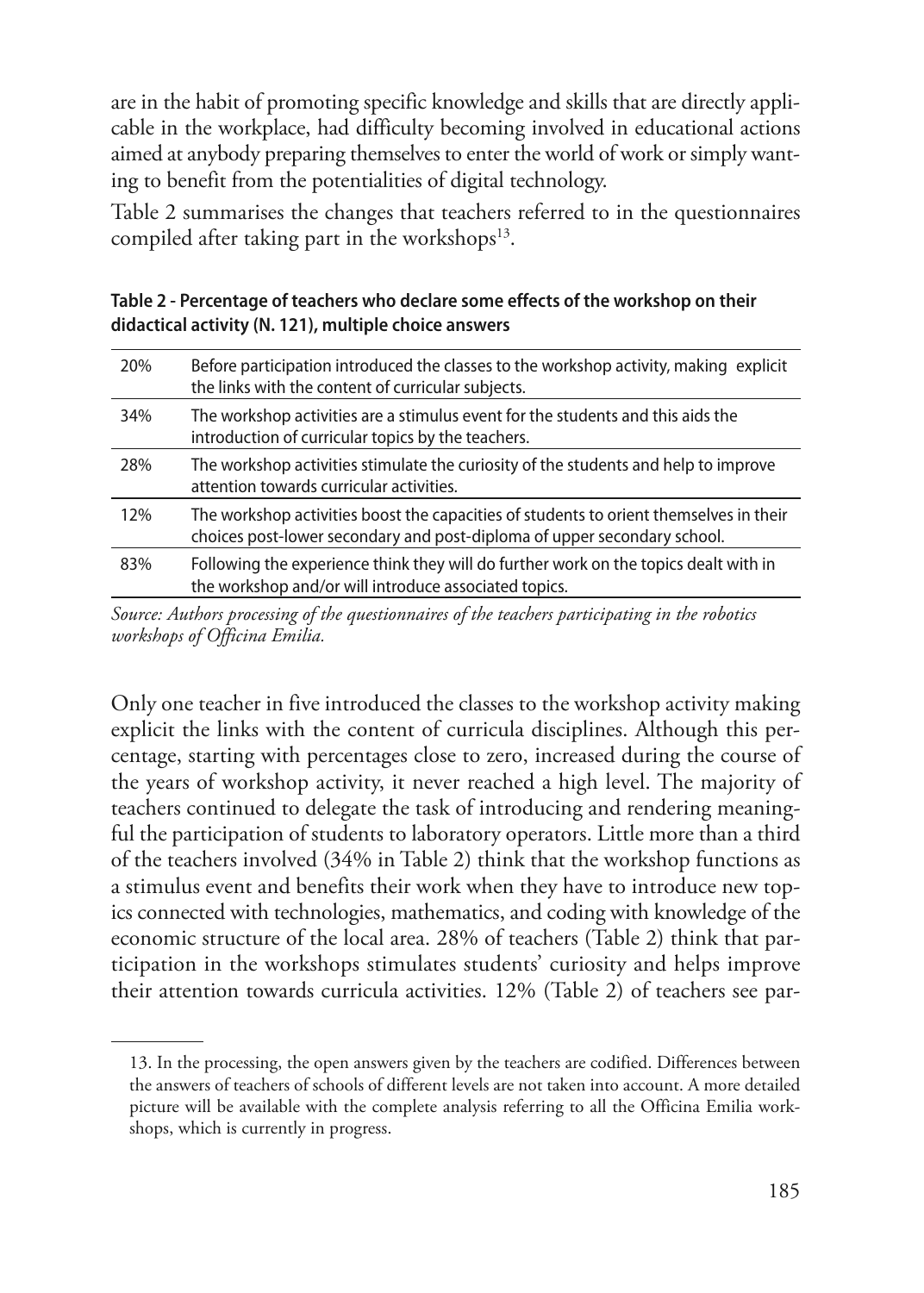ticipation in the workshops a helpful instrument to develop in students the capacity to choose between different pathways of study and different careers.

The action research set out to verify whether, and to what extent, new content could be transmitted in everyday actions through involvement of teachers in workshop activities with their students. This hypothesis has been confirmed, at least in the short term, given that 83% of the teachers intend to do further work on the topics dealt with in the workshop or to introduce topics connected to it.

# *5.3 Effect on the knowledge, motivation and attitudes of the students*

The confirmation of the hypothesis that the robotics workshops develop an appreciable body of knowledge and skills can be deduced from Table 3, which is based on the processing of the in-depth interviews and on the answers to the open questions of the questionnaire for teachers. The key words located in the interviews and in the questionnaires have been catalogued in five categories: soft skills, creativity, logic, knowledge of technology, work and firms.

| Skills and knowledge | Specifications and characteristics                                                                                                   |
|----------------------|--------------------------------------------------------------------------------------------------------------------------------------|
| <b>Skills</b>        |                                                                                                                                      |
| Soft skills          | Precision, collaboration, communication, orderliness, cleanliness                                                                    |
| Creativity           | Construction of artifacts, choice between different shapes, use of space                                                             |
| Logic                | Classifications, flow diagrams, algorithms, computational thinking                                                                   |
| Knowledge            |                                                                                                                                      |
| Technology and work  | Stages of manufacture, production technologies, software in machines<br>and in products, history of techniques, economic development |
| Work and firms       | Organisation of work, history of work, social development,<br>entrepreneurship                                                       |
|                      | Source: Processing of the interviews with teachers participating in the robotics workshops of                                        |

**Table 3 - Skills and knowledge developed by the students during the robotics workshops**

*Source: Processing of the interviews with teachers participating in the robotics workshops of Officina Emilia (N. 28) and of the answers to the open questions in the questionnaire for teachers (N.121)*

All the teachers interviewed recognised that the workshop activity students took part in favours, in an almost generalised way, the practice of precision, orderliness and collaboration, even in the less motivated students. Other skills and knowledge are developed in a less decisive way. The persistence of the positive effects on the students can be attributed to the possibility of reinforcing the behaviours, knowledge and skills gained during the workshops.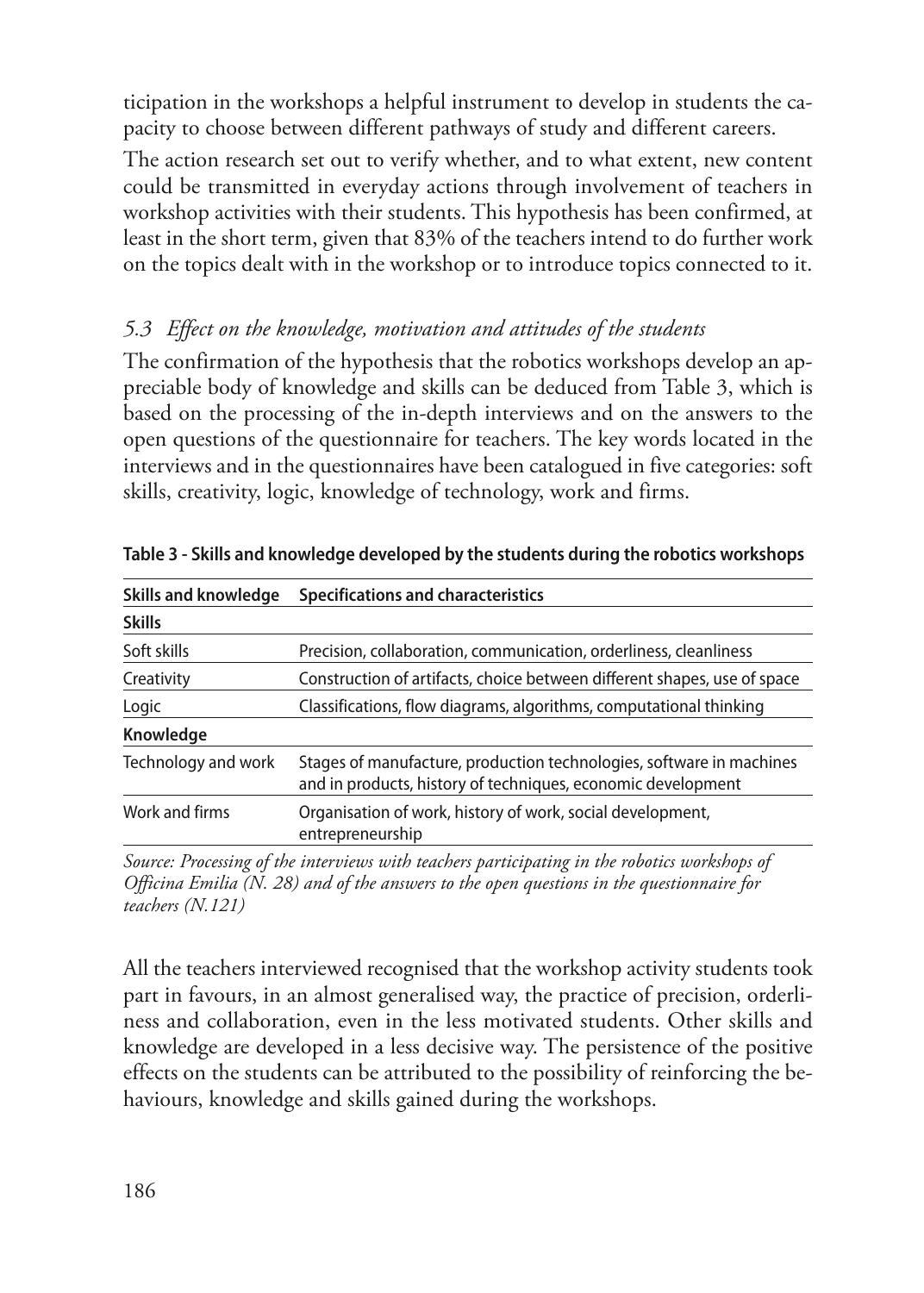As to learning, with particular reference to the development of knowledge (Table 4), despite the fact that the results of the tests administered to the participating classes with a before-after strategy were flattering even for the less intellectually able students, they are not statistically significant because they cannot be attributed exclusively to the experience of the robotics workshops. In fact, the data-collection questionnaire, which was a simple one with just a few yes/no questions, did not highlight the other elements that determine those results, such as: the social condition and previous school experience of the students, the quality and quantity of parallel didactic interventions and the other extrascholastic experiences of the students. Although the quality of these results cannot be relied upon, it is worth noting that participation in the workshops develops (or consolidates) some basic knowledge, both in terms of the technical structure of a robot and the social and economic connections deriving from the use of robots in the world of work and in everyday life. It is important to observe that, without being able to measure its statistical validity, differences by gender or age (13-14 years and 17-18 years) in students were not evident.

**Table 4 - Correct answers given by students about their knowledge before and after the workshop (N. 86)**

| Questions about knowledge                                       | % correct answers |       |
|-----------------------------------------------------------------|-------------------|-------|
|                                                                 | <b>Before</b>     | After |
| Does a robot always and inevitably have the form of a humanoid? | 15%               | 80%   |
| Does a robot need to be programmed?                             | 31%               | 98%   |
| Does a robot use one or more sensors?                           | 12%               | 99%   |
| Can a robot replace the work of one person or more?             | 55%               | 87%   |
| Are robots used in hospitals?                                   | 8%                | 97%   |
| Are robots produced in Italy?                                   | 5%                | 99%   |

*Source: Processing of the tests about learning, for students of lower and upper secondary schools participating in the robotics workshops*

As for levels of attention and interest, reference can be made to the satisfaction survey questionnaires compiled by students who took part in the workshops.

Although over 69%, of both female and male students, express a high level of interest in the workshop (see Tables 5 and 6), the gender differences should not be underestimated. There are in fact elements which confirm that girls show themselves to be less willing to become involved in experiencing of technologies, due to the stereotypes that surround them at school, in the family, and in society at large.

Initial interest and curiosity, before participation in the workshop was fairly high, but a first gender difference emerges: 96.6% of the female students (Table 5),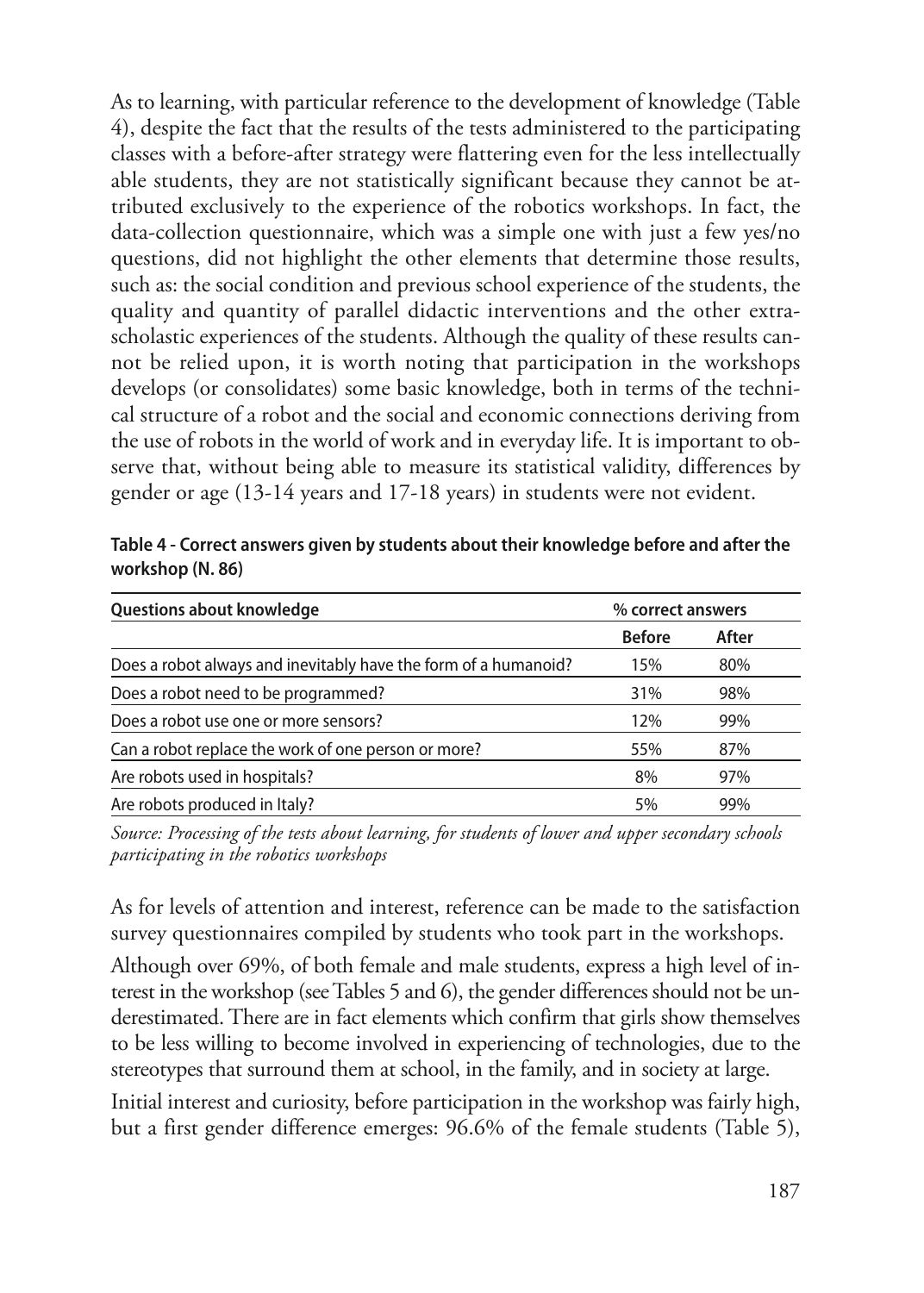compared with 92.9% of male students (Table 6), state that they are interested and curious. There were more sceptics among the male than among the female student, but whereas the male students who were sceptical or indifferent and allowed themselves to become involved expressed a positive opinion about their experience, a small minority (3.4%) of female students who were sceptical and indifferent at the beginning expressed a low degree of interest after taking part.

**Table 5 - Answers of female students who participated in the robotics workshops about expectations and degree of interest after participation (N. 88)**

| <b>Female students</b>         | After/Degree of interest |         |         |        |  |
|--------------------------------|--------------------------|---------|---------|--------|--|
| <b>Before</b>                  | Low                      | Medium  | High    | Total  |  |
| I was curious and interested   | 1.1%                     | 26.1%   | 69.3%   | 96.6%  |  |
| usual things/I was indifferent | 3.4%                     | $0.0\%$ | $0.0\%$ | 3.4%   |  |
| Total                          | 4.5%                     | 26.1%   | 69.3%   | 100.0% |  |

*Source: Processing of the satisfaction survey questionnaires of students participating in the robotics workshops of Officina Emilia*

### **Table 6 - Answers of male students who participated in the robotics workshops about expectations and degree of interest after participation (N. 126)**

| Male students                  | After/Degree of interest       |       |         |         |  |
|--------------------------------|--------------------------------|-------|---------|---------|--|
| <b>Before</b>                  | Medium<br>High<br>Total<br>Low |       |         |         |  |
| I was curious and interested   | $0.0\%$                        | 24.6% | 68.3%   | 92.9%   |  |
| usual things/I was indifferent | 2.4%                           | 4.0%  | $0.8\%$ | $7.1\%$ |  |
| Total                          | 2.4%                           | 28.6% | 69.0%   | 100.0%  |  |

*Source: Processing of the satisfaction survey questionnaires of students participating in the robotics workshops of Officina Emilia*

### **Table 7 - Answers of the students who participated in the robotics workshops about the desire to do further study on the experience (N. 497)**

|                                           | <b>Female students</b> | Male students | <b>Total</b> |  |
|-------------------------------------------|------------------------|---------------|--------------|--|
| I expect to do further study at school    | 43%                    | 45%           | 44%          |  |
| I expect to do further study individually | 25%                    | 25%           | 25%          |  |
| I do not expect to do further study       | 22%                    | 19%           | 20%          |  |
| Other answers                             | 1%                     | 1%            | 1%           |  |
| Did not answer                            | 9%                     | 10%           | 10%          |  |
| Total                                     | 100%                   | 100%          | 100%         |  |

*Source: Processing of the satisfaction survey questionnaires of students participating in the robotics workshops of Officina Emilia*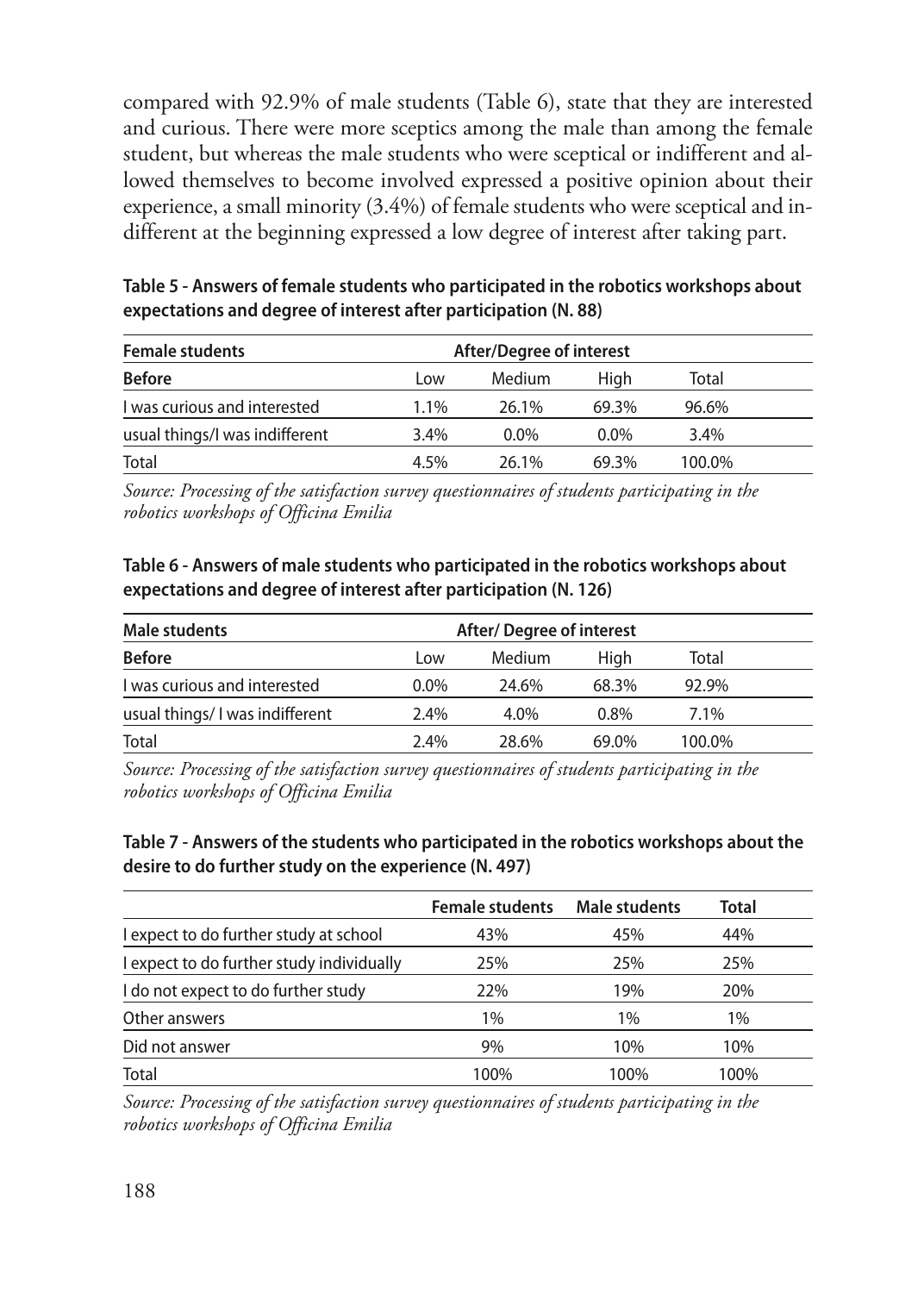As many as 44% of participants expect to follow up the experience with further study at school (Table 7), and a quarter expect to be able to do further study autonomously. Only 20% of the participants (with a slightly higher percentage among the female students) state that they have no interest in further study.

With these results, a greater gender differentiation might have been expected. In fact, above all the gender segmentation between different types of high schools might explain the different expectations about further study at school. It may be that the male students in the industrial pathway of upper secondary schools can reasonably expect, on the basis of the subjects in their curriculum, that there will be opportunities for further study of topics of a technological nature (linked to the industrial structure of the local area), but the girls who want to undertake further study they have to rely more on personal or extra-scholastic resources. This is because, more so than their male counterparts, they attend courses which do not foresee the study of technological subjects.

From Table 8 a clearer element emerges in favour of the differentiation between the two genders. The percentage of students who recognise that they have increased their knowledge is distinctly higher among male students (73%) than among female students (67%).

|                               | <b>Female students</b> | Male students | <b>Total</b> |  |
|-------------------------------|------------------------|---------------|--------------|--|
| N.                            | 88                     | 126           | 214          |  |
| Increased my knowledge        | 67%                    | 73%           | 71%          |  |
| Did not increase my knowledge | 33%                    | 27%           | 29%          |  |

**Table 8 - Percentage of female students and male students who declare that they have acquired new knowledge following their participation in the workshop14**

*Source: Processing of the satisfaction survey questionnaires of students participating in the robotics workshops of the Officina Emilia*

The overall evaluation of the participation in the robotics workshop is excellent both for males and for females: with most students – both male and female - giving an average grade of around 9 (out of 10) (see Table 9). It is worth pointing out that the average evaluation of the whole population of participants does not vary between males and females, but instead varies in relation to the individual's perceived increase in knowledge. Students who have a positive opinion of

<sup>14.</sup> The question was not posed in the same way in all the questionnaires and therefore the processing refers only to a part of the questionnaires.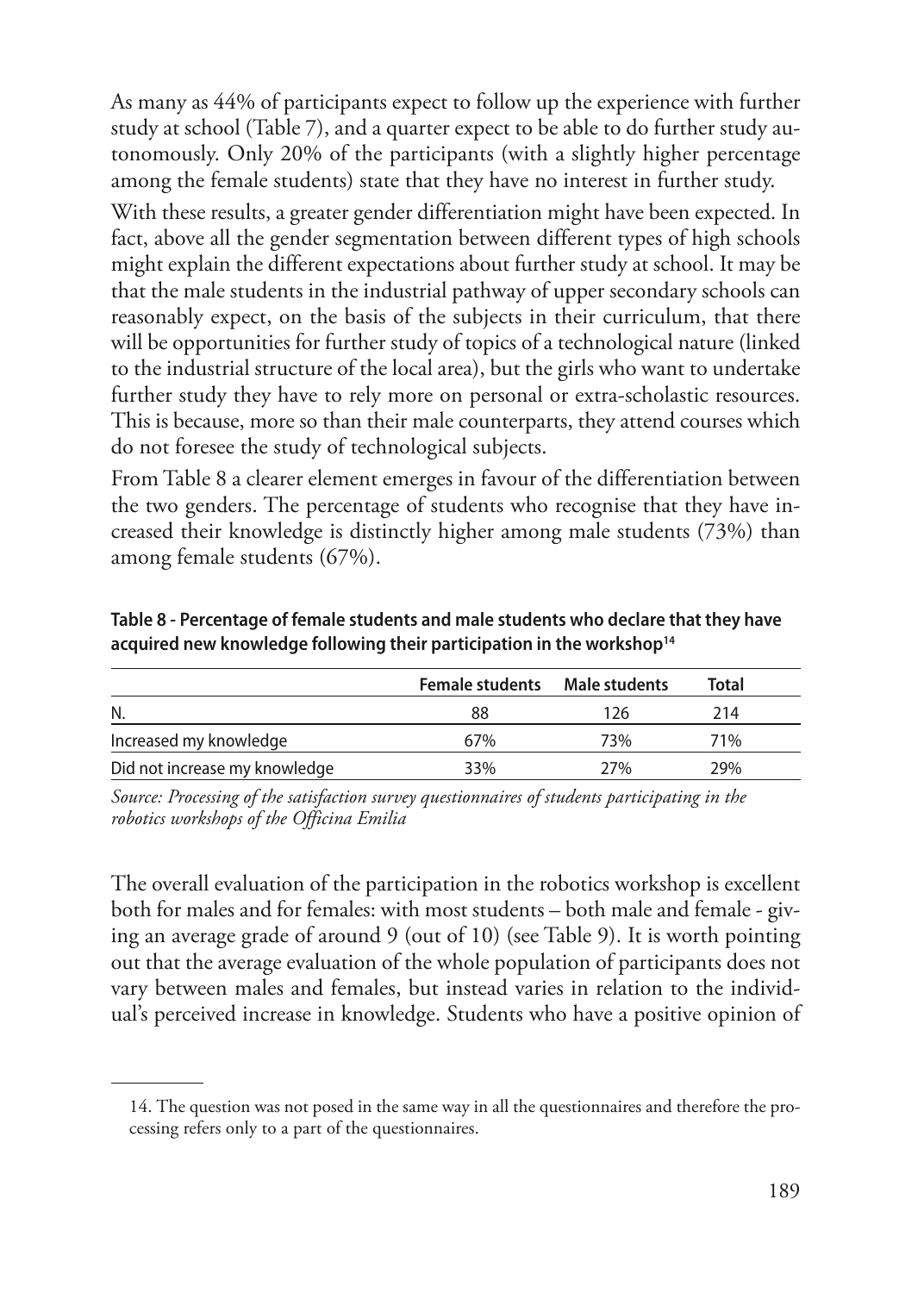the knowledge acquired in the workshop evaluate the activity of the workshop relatively highly (9.4 out of 10 in Table 9) compared to students with do not recognise an increase in knowledge (8.3 out of 10 in Table 9). This is the case for both male and female students.

|                                           | <b>Female students</b> | Male students | Total |
|-------------------------------------------|------------------------|---------------|-------|
| Average grade assigned by those who state |                        |               |       |
| "I did not increase my knowledge"         | 8.2                    | 8.4           | 8.3   |
| Average grade assigned by those who state |                        |               |       |
| "I increased my knowledge"                | 9.3                    | 9.4           | 9.4   |
| Average grade assigned by all the         |                        |               |       |
| participants (N. 497)                     | 9.0                    | 9.0           | 9.0   |

**Table 9 - Average satisfaction grade (in tenths) and opinion about knowledge acquired (N. 214)**

*Source: Processing of the satisfaction survey questionnaires of students participating in the robotics workshops of Officina Emilia*

# **6. Final considerations**

The experience presented seems to show that didactic activities which envisage concrete actions help the imagination and predispose positively towards learning of a technological nature. These results highlight a certain gender difference. It is well-known in the literature that girls and female teenagers show greater disinterest towards technologies and risk not being adequately supported even by teachers, who in turn are mostly women, thus fostering hesitations and doubts about the need to have technological competencies (Ajello, 2002).

The experience of Officina Emilia, with the robotics workshops, allowed for the investigation into the possibility of opening a new educational space allowing young people to make better connections between what they do at school and the experience of adults in the workplace, while also acquiring a better understanding of technologies. The evaluation of the robotics workshops makes it possible to say that the positive results observed can be attributed not only to the didactic use of micro-robotics materials, but to a combination of at least three elements that characterised the workshops. The experience of robotics education benefited from the construction of experiences - individual and small group ones - of a *hands on* nature, which reinforce inductive practices, the capacity for critical observation, the construction of feedback and the relational capacity to work together. Secondly, the activities which make explicit the relations between the learning outcomes and knowledge of the technological, economic and social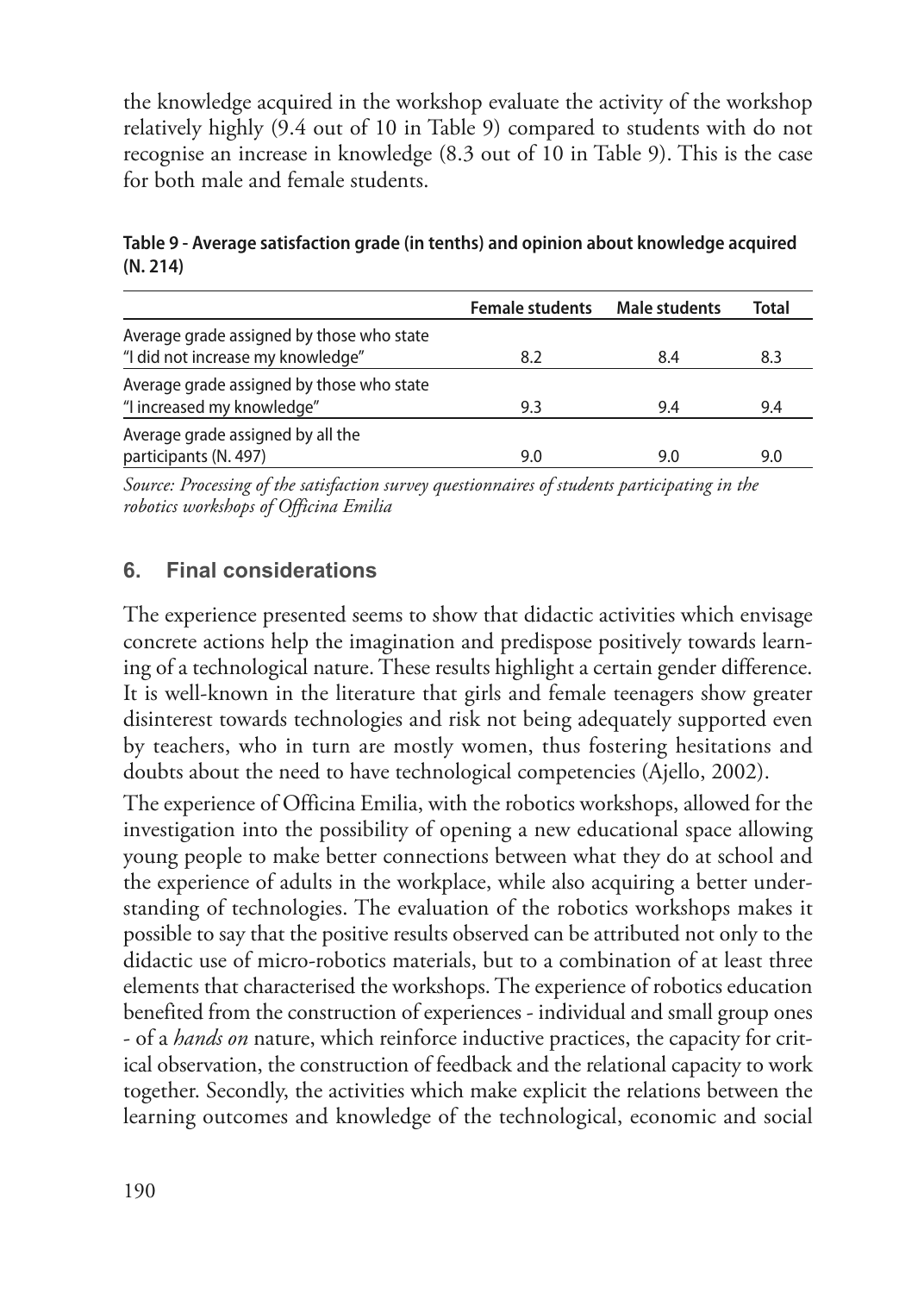characteristics of the local area in which the student s live, created a meaningful context which stimulated attention and interest. Lastly, the effectiveness of the robotics workshops derives from the environment in which they were realised: the Museum Workshop evoking mechanical engineering and industrial production. The possibility of experiencing first-hand the machines, materials, semifinished products and products, together with the multimedia information about workplaces sustained interest in technologies, human work and its organisation. Especially for the older students, participation in the robotics workshops opened the door to the desire to undertake further study.

The action research programme of Officina Emilia with schools, in particular with the robotics workshops, provided a contribution which was appreciated by teachers in three main spheres. The first has to do with the creation of appropriate instruments to draw the attention and interest of the younger generations towards mathematics, sciences, technologies and engineering – which are all important fields of study - and of experience for the future of work, as well as for the informed participation in collective choices. The second sphere is the support of innovation in the didactic programmes the teachers realise in school working towards the construction of a curriculum which puts at its centre, as a special object to be understood, the social and economic characteristics of the context, and thus the technologies, the kinds of work and the organisational typologies of firms. The third sphere is that of the knowledge triangle<sup>15</sup> and, in particular, the programme of action research that contributed to defining and validating the means of constructing effective and fruitful connections between the didactic programming of schools and the functioning of institutions, firms and organisations in society.

### **References**

- Ajello, A. M. (2002). *Le differenze di genere negli studi su apprendimento e sviluppo*. POLITE. Saperi e Libertà.
- Azevedo, A., G. Apfeltharer, and D. Hurst. (2012). *Competency Development in Business Graduates: An Industry-Driven Approach for Examining the Alignment of Undergraduate Business Education with Industry Requirements*. The International Journal of Management Education, no. 10: 12-28.
- Barber, J. (2003). *The Informally Trained Mechanic Skill Acquisition in the Workplace*. Journal of Vocational Education and Training 55 (2): 133-48.

<sup>15.</sup> See the research program developed by OECD (2017) and presented at the convention in Paris in September 2016 – see https://www.oecd.org/sti/inno/Knowledge-Triangle-agenda.pdf visited on 14 September 2017.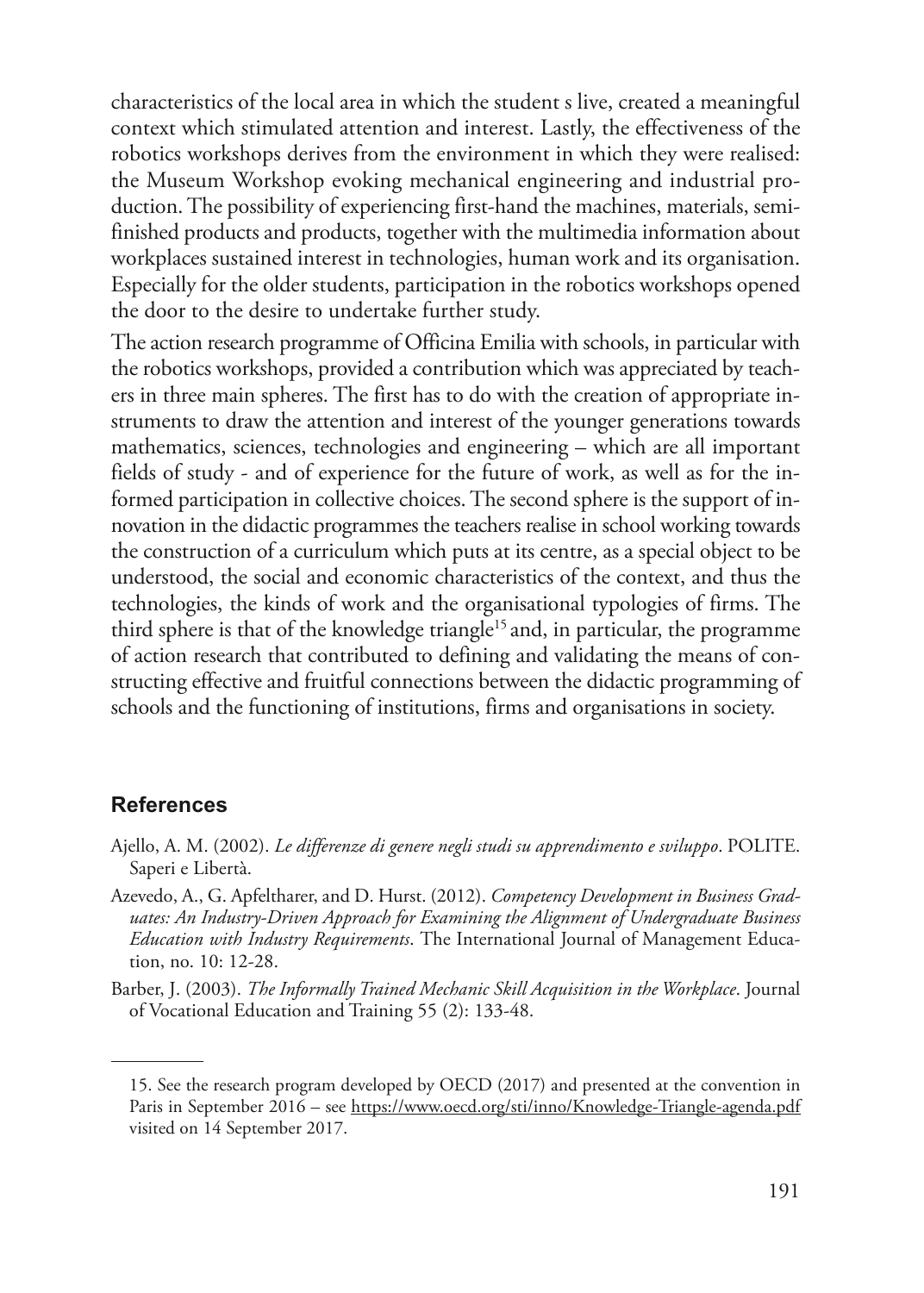- Baskette, K. G. (2013). *Technological Literacy for All: A Course Designed to Raise the Technological Literacy of College Students*. Journal of Technology Education 25 (1).
- Bellmann, L., and O. Hubler (2014). *Skill Shortage in German Establishments*. IZA Discussion Paper, no. 8290.
- Benitti Barreto Vavassori, F. (2012). *Exploring the Educational Potential of Robotics in Schools: A Systematic Review*. Computers and Education 58 (3): 978-88.
- Bosch, G., and J. Charest, (eds). (2010). *Vocational Training International Perspectives*. New York: Routledge.
- Bredenfelt A., A. Hofmann, and G. Steinbauer (2010), *Robotics in Education Initiatives in Europe: Status, Shortcomings and Open Questions*. In Proceeding of SIMPAR Workshops, November 15.
- Chatel, E. (2010). *Economics as Social Science in French Lycees: A program Shaped by the Evolution of a School Discipline*. Journal of Social Science Education 9 (2): 52-63.
- De La Garanderie, A. (1996). *La Motivation Son Eveil Son Développement*. Paris: Bayard editions.
- Dewey, J. (1916). *Democracy and Education: An Introduction to the Philosophy of Education*, New York, Macmillan.
- Dewey, J. (1933). *How We Think: A Restatement of the Relation of Reflective Thinking to the Educative Process*. Boston: Houghton Mifflin.
- Garris, R., R. Ahlers, and J. E. Driskell. ( 2002). *Games, Motivation and Learning: A Research and Practice Model*. Simulation And Gaming, no. 33: 441-67.
- Ghose, R., M. Mattioli; M. Russo (2013). *Homm-sw. Networks-of-stories to value tangible and intangible heritage in museum.* Digital Heritage 2013 - Marseille, France - 29.10- 01.11 2013. Proceedings of the 1st International Conference on Digital Heritage, Institute of Electrical and Electronics Engineers, Inc., Piscataway, NJ Piscataway, NJ USA, Vol 1.
- Grubb, N. W. (1996). *Working in the Middle. Strengthening Education and Training for the Med-Skilled Labour Force*. San Francisco: Jossey-Bass Publishers.
- Harel I., and Papert S. (eds.) (1991). *Constructionism*, Norwood. New Jersey. Ablex.
- Hutchings, M., M. Fulop, and A. M. Van den Dries, eds. 2001. *Young People's Understanding of Economic Issues in Europe*. Stoke on Trent UK: Trentham Books.
- International Technology and Engineering Educators Association, ITEEA (2007), *Standards for Technological Literacy. Content for the Study of Technology.* Reston, VA: ITEA.
- Jonassen, D. H., and L. Rohrer-Murphy. (1999). *Activity Theory as a Framework for Designing Constructivist Learning Environments*. Educational Technology Research and Development 47 (1): 61-79.
- Kandlhofer, M., and G. Steinbauer. (2014). *Evaluating the Impact of Robotics in Education on Pupils' Skills and Attitudes*. Proceeding of the 4th International Workshop Teaching Robotics. Teaching with Robotics & 5th International Conference Robotics in Education, 101-9.
- Koehler, M. J., and P. Mishra. (2005). *What Happens When Teachers Design Educational Technology? The Development of Technological Pedagogical Content Knowledge*. Journal Educational Computing Research 32 (2): 131-52.